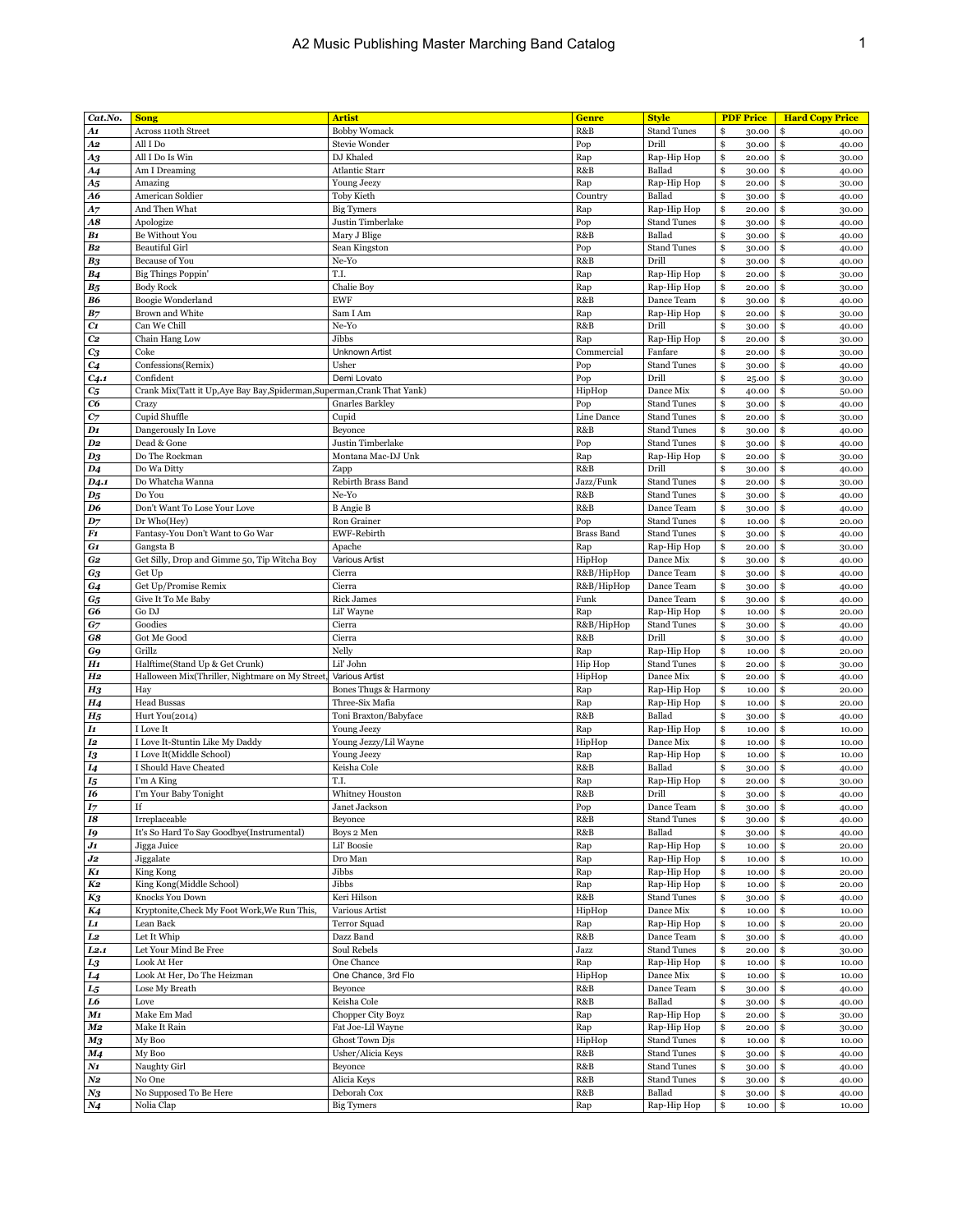## 000000MASTER ARRANGEMENT\_x000D\_CATALOG

| Cat.No.            | <b>Song</b>                                       | <b>Artist</b>          | <b>Genre</b> | <b>Style</b>         | <b>PDF Price</b> | <b>Hard Copy Price</b> |
|--------------------|---------------------------------------------------|------------------------|--------------|----------------------|------------------|------------------------|
| P <sub>1</sub>     | Party Don't Start                                 | Mia X                  | Rap          | Rap-Hip Hop          | \$<br>10.00      | \$<br>10.00            |
| $\boldsymbol{p_2}$ | Party Don't Stop, Watch My Shoes, Zoom, Tatt It U | <b>Various Artist</b>  | HipHop       | Dance Mix            | \$<br>20.00      | \$<br>20.00            |
| P <sub>3</sub>     | Premiscuous Girl                                  | Nelly Furtado          | Pop          | <b>Stand Tunes</b>   | \$<br>30.00      | \$<br>40.00            |
| P <sub>4</sub>     | <b>PYT</b>                                        | Michael Jackson        | R&B          | Dance Team           | \$<br>30.00      | \$<br>40.00            |
| R <sub>1</sub>     | Real Big                                          | <b>Big Tymers</b>      | Rap          | Rap-Hip Hop          | \$<br>10.00      | \$<br>10.00            |
| R <sub>2</sub>     | Real Ni**az, Motivation, Ain't Had No Daddy, Lose | <b>Various Artist</b>  | HipHop       | Dance Mix            | \$<br>20.00      | \$<br>20.00            |
| R <sub>3</sub>     | Reasons                                           | <b>EWF</b>             | R&B          | Ballad               | \$<br>30.00      | \$<br>40.00            |
| R <sub>4</sub>     | Ridin Rim                                         | <b>DFB</b>             | Rap          | Rap-Hip Hop          | \$<br>20.00      | \$<br>30.00            |
| $R_5$              | Run It                                            | Chris Brown            | R&B          | Drill                | \$<br>30.00      | \$<br>40.00            |
| R <sub>6</sub>     | <b>Run This Town</b>                              | Rihanna                | Rap          | Rap-Hip Hop          | \$<br>20.00      | \$<br>30.00            |
| S1                 | Set This B Off                                    | Lil' Boosie            | Rap          | Rap-Hip Hop          | \$<br>10.00      | \$<br>10.00            |
| $\bf S2$           | Shawty Low                                        | FloRida                | Pop          | <b>Stand Tunes</b>   | \$<br>30.00      | \$<br>40.00            |
| $\mathcal{S}3$     | She's Fresh                                       | Kool & The Gang        | Pop          | Drill                | \$<br>30.00      | \$<br>40.00            |
| S <sub>4</sub>     | Sideshow                                          | <b>Blue Magic</b>      | R&B          | Ballad               | \$<br>30.00      | \$<br>40.00            |
| $S_5$              | Slave Too The Rhythm                              | Michael Jackson        | Pop          | Drill                | \$<br>30.00      | \$<br>40.00            |
| S6                 | Sunshine                                          | Lil' Flip-Lea          | HipHop       | <b>Stand Tunes</b>   | \$<br>30.00      | \$<br>40.00            |
| S <sub>7</sub>     | Swang                                             | Trae & Hawk            | HipHop       | <b>Stand Tunes</b>   | \$<br>30.00      | \$<br>40.00            |
| T1                 | The Show                                          | Dougie Fresh           | Rap          | Rap-Hip Hop          | \$<br>20.00      | \$<br>30.00            |
| T2                 | This Christmas                                    | Donny Hathaway         | R&B          | Drill                | \$<br>30.00      | \$<br>40.00            |
| $T_3$              | This Club                                         | Usher                  | R&B          | <b>Stand Tunes</b>   | \$<br>30.00      | \$<br>40.00            |
| <b>T4</b>          | Through The Fire                                  | Chaka Kahn             | R&B          | Ballad               | \$<br>30.00      | \$<br>40.00            |
| $T_5$              | Torn                                              | LeTova Luckett         | R&B          | Ballad               | \$<br>30.00      | \$<br>40.00            |
| T6                 | Torture                                           | Jacksons               | Pop          | Drill                | \$<br>30.00      | \$<br>40.00            |
| $T$ 7              | <b>Total Praise</b>                               | Richard Smallwood      | Gospel       | <b>Gospel Ballad</b> | \$<br>30.00      | \$<br>40.00            |
| $\boldsymbol{T8}$  | Toxic                                             | <b>Brittney Spears</b> | Pop          | Drill                | \$<br>30.00      | \$<br>40.00            |
| T9                 | <b>Trapp Star</b>                                 | Jeezy                  | Rap          | Rap-Hip Hop          | \$<br>10.00      | \$<br>10.00            |
| T <sub>10</sub>    | Turn It Up                                        | Chamillionaire         | Rap          | Rap-Hip Hop          | \$<br>10.00      | \$<br>10.00            |
| $\boldsymbol{U1}$  | <b>Under Pressure</b>                             | Boys 2 Men             | R&B          | Drill                | \$<br>30.00      | \$<br>40.00            |
| U <sub>2</sub>     | <b>Used To Love You</b>                           | John Legend            | R&B          | <b>Stand Tunes</b>   | \$<br>30.00      | \$<br>40.00            |
| $W_1$              | We Belong Together                                | Mariah Carey           | Pop          | Ballad               | \$<br>30.00      | \$<br>40.00            |
| W <sub>2</sub>     | We Can't Be Friends                               | Deborah Cox            | R&B          | Ballad               | \$<br>30.00      | \$<br>40.00            |
| $W_3$              | We Outside                                        | <b>Unknown Artist</b>  | Rap          | Rap-Hip Hop          | \$<br>10.00      | \$<br>10.00            |
| W4                 | Weak                                              | <b>SWV</b>             | R&B          | Ballad               | \$<br>30.00      | \$<br>40.00            |
| $W_5$              | What Cha Lookin At                                | Whitney Houston        | R&B          | Drill                | \$<br>30.00      | \$<br>40.00            |
| W6                 | What's It Gonna Be                                | En Vogue               | R&B          | Ballad               | \$<br>30.00      | \$<br>40.00            |
| $W_7$              | Who Can I Run to                                  | <b>Xscape</b>          | R&B          | Ballad               | \$<br>30.00      | \$<br>40.00            |
| W8                 | Who Do I Turn To                                  | <b>Chante Moore</b>    | R&B          | Drill                | \$<br>30.00      | \$<br>40.00            |
| <b>W9</b>          | Working Day and Night                             | Michael Jackson        | R&B          | Dance Team           | \$<br>30.00      | \$<br>40.00            |
| X1                 | X Rated                                           | <b>Unknown Artist</b>  | Pop          | Drill                | \$<br>30.00      | \$<br>40.00            |
| Y1                 | You Give Love A Bad Name                          | Bon Jovi               | Rock         | Drill                | \$<br>30.00      | \$<br>40.00            |
| Y2                 | You Got It                                        | N'sync                 | Pop          | Drill                | \$<br>30.00      | \$<br>40.00            |
|                    |                                                   |                        |              |                      |                  |                        |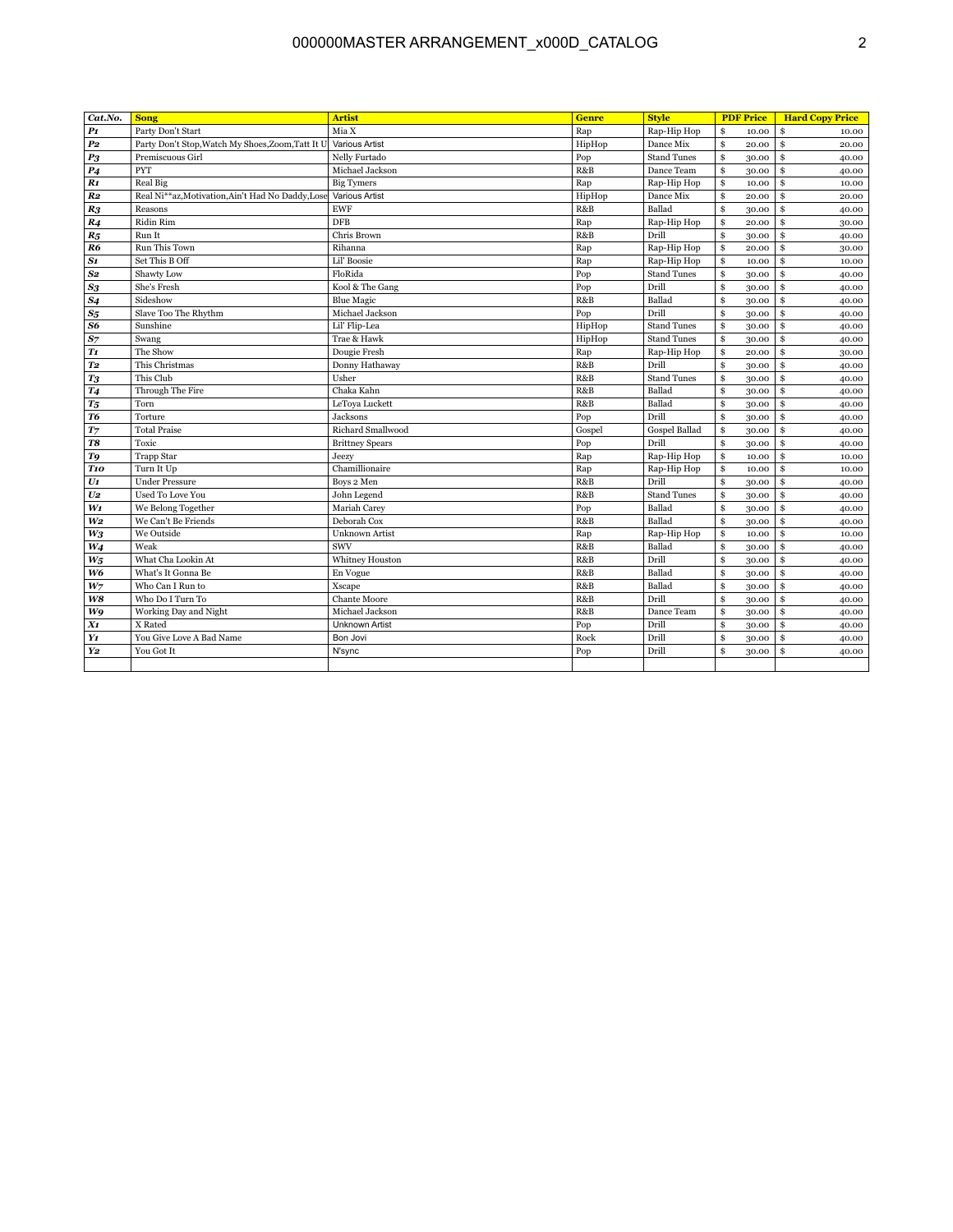| Cat.No.             | <b>Song</b>                               | <b>Artist</b>          | <b>Genre</b>      | <b>Style</b>       |
|---------------------|-------------------------------------------|------------------------|-------------------|--------------------|
| $N_{2}$             | No One                                    | Alicia Keys            | R&B               | <b>Stand Tunes</b> |
| G1                  | Gangsta B                                 | Apache                 | Rap               | Rap-Hip Hop        |
| <b>A4</b>           | Am I Dreaming                             | <b>Atlantic Starr</b>  | R&B               | Ballad             |
| D <sub>6</sub>      | Don't Want To Lose Your Love              | <b>B</b> Angie B       | R&B               | Dance Team         |
| $\mathbf{D1}$       | Dangerously In Love                       | Beyonce                | R&B               | <b>Stand Tunes</b> |
| 18                  | Irreplaceable                             | Beyonce                | R&B               | <b>Stand Tunes</b> |
| $L_{5}$             | Lose My Breath                            | Beyonce                | R&B               | Dance Team         |
| N1                  | Naughty Girl                              | Beyonce                | R&B               | <b>Stand Tunes</b> |
| <b>A7</b>           | And Then What                             | <b>Big Tymers</b>      | Rap               | Rap-Hip Hop        |
| N <sub>4</sub>      | Nolia Clap                                | <b>Big Tymers</b>      | Rap               | Rap-Hip Hop        |
| R1                  | Real Big                                  | <b>Big Tymers</b>      | Rap               | Rap-Hip Hop        |
| <b>S4</b>           | Sideshow                                  | <b>Blue Magic</b>      | R&B               | Ballad             |
| A1                  | Across 110th Street                       | <b>Bobby Womack</b>    | R&B               | <b>Stand Tunes</b> |
| Y1                  | You Give Love A Bad Name                  | Bon Jovi               | Rock              | Drill              |
| H <sub>3</sub>      | Hay                                       | Bones Thugs & Harmony  | Rap               | Rap-Hip Hop        |
| I9                  | It's So Hard To Say Goodbye(Instrumental) | Boys 2 Men             | R&B               | Ballad             |
| $U_1$               | <b>Under Pressure</b>                     | Boys 2 Men             | R&B               | Drill              |
| <b>T8</b>           | Toxic                                     | <b>Brittney Spears</b> | Pop               | Drill              |
| T <sub>4</sub>      | Through The Fire                          | Chaka Kahn             | R&B               | Ballad             |
| $B_5$               | <b>Body Rock</b>                          | Chalie Boy             | Rap               | Rap-Hip Hop        |
| <b>T10</b>          | Turn It Up                                | Chamillionaire         | Rap               | Rap-Hip Hop        |
| W8                  | Who Do I Turn To                          | <b>Chante Moore</b>    | R&B               | Drill              |
| $\boldsymbol{M1}$   | Make Em Mad                               | Chopper City Boyz      | Rap               | Rap-Hip Hop        |
| $R_5$               | Run It                                    | Chris Brown            | R&B               | Drill              |
| G3                  | Get Up                                    | Cierra                 | R&B/HipHop        | Dance Team         |
| G4                  | Get Up/Promise Remix                      | Cierra                 | R&B/HipHop        | Dance Team         |
| $G_7$               | Goodies                                   | Cierra                 | R&B/HipHop        | <b>Stand Tunes</b> |
| G8                  | Got Me Good                               | Cierra                 | R&B               | Drill              |
| C <sub>7</sub>      | Cupid Shuffle                             | Cupid                  | Line Dance        | <b>Stand Tunes</b> |
| L <sub>2</sub>      | Let It Whip                               | Dazz Band              | R&B               | Dance Team         |
| $N_{3}$             | No Supposed To Be Here                    | Deborah Cox            | R&B               | Ballad             |
| $\boldsymbol{W\!2}$ | We Can't Be Friends                       | Deborah Cox            | R&B               | Ballad             |
| C <sub>4.1</sub>    | Confident                                 | Demi Lovato            | Pop               | Drill              |
| R <sub>4</sub>      | Ridin Rim                                 | <b>DFB</b>             | Rap               | Rap-Hip Hop        |
| A3                  | All I Do Is Win                           | DJ Khaled              | Rap               | Rap-Hip Hop        |
| T <sub>2</sub>      | This Christmas                            | Donny Hathaway         | R&B               | Drill              |
| T <sub>1</sub>      | The Show                                  | Dougie Fresh           | Rap               | Rap-Hip Hop        |
| J2                  | Jiggalate                                 | Dro Man                | Rap               | Rap-Hip Hop        |
| W6                  | What's It Gonna Be                        | En Vogue               | R&B               | Ballad             |
| <b>B6</b>           | Boogie Wonderland                         | <b>EWF</b>             | R&B               | Dance Team         |
| R <sub>3</sub>      | Reasons                                   | <b>EWF</b>             | R&B               | Ballad             |
| F1                  | Fantasy-You Don't Want to Go War          | EWF-Rebirth            | <b>Brass Band</b> | <b>Stand Tunes</b> |
| M2                  | Make It Rain                              | Fat Joe-Lil Wayne      | Rap               | Rap-Hip Hop        |
| S2                  | Shawty Low                                | FloRida                | Pop               | <b>Stand Tunes</b> |
| M <sub>3</sub>      | My Boo                                    | Ghost Town Djs         | HipHop            | <b>Stand Tunes</b> |
| C6                  | Crazy                                     | <b>Gnarles Barkley</b> | Pop               | <b>Stand Tunes</b> |
| <b>T6</b>           | Torture                                   | Jacksons               | Pop               | Drill              |
| $I\!\!{}^\mathbf{}$ | If                                        | Janet Jackson          | Pop               | Dance Team         |
| T9                  | <b>Trapp Star</b>                         | Jeezy                  | Rap               | Rap-Hip Hop        |
| C <sub>2</sub>      | Chain Hang Low                            | Jibbs                  | Rap               | Rap-Hip Hop        |
| K1                  | King Kong                                 | Jibbs                  | Rap               | Rap-Hip Hop        |
| K2                  | King Kong(Middle School)                  | Jibbs                  | Rap               | Rap-Hip Hop        |
| $U\!2$              | Used To Love You                          | John Legend            | R&B               | <b>Stand Tunes</b> |
| A8                  | Apologize                                 | Justin Timberlake      | Pop               | <b>Stand Tunes</b> |
| D2                  | Dead & Gone                               | Justin Timberlake      | Pop               | <b>Stand Tunes</b> |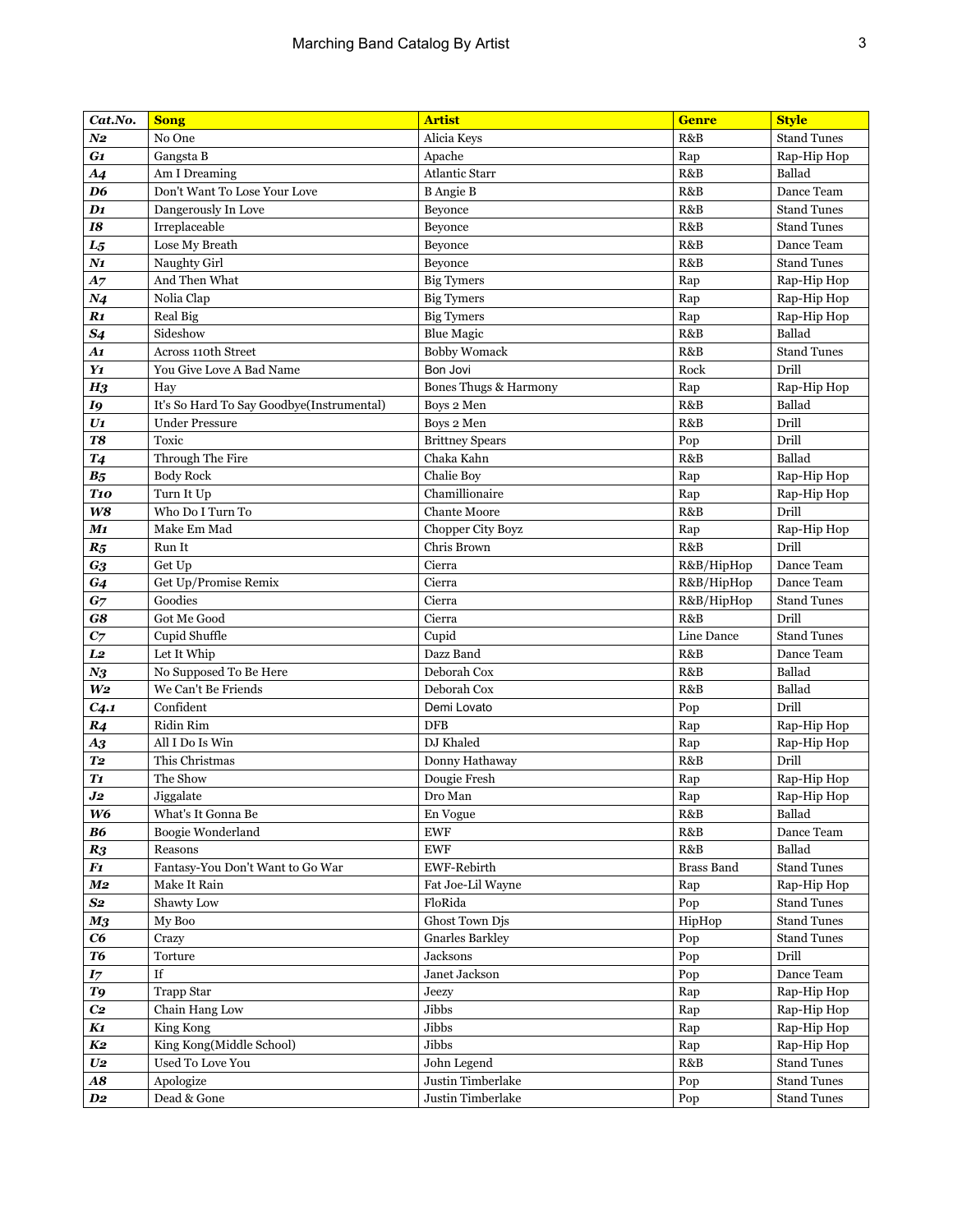| I Should Have Cheated<br>Keisha Cole<br>Ballad<br>I4<br>R&B<br>$\bf{L6}$<br>Ballad<br>Keisha Cole<br>R&B<br>Love<br>Keri Hilson<br><b>Stand Tunes</b><br>$K_3$<br>Knocks You Down<br>R&B<br>Drill<br>$S_3$<br>She's Fresh<br>Kool & The Gang<br>Pop<br>Ballad<br>LeToya Luckett<br>R&B<br>$T_5$<br>Torn<br>Lil' Boosie<br>Jigga Juice<br>J1<br>Rap<br>Rap-Hip Hop<br>S1<br>Set This B Off<br>Lil' Boosie<br>Rap<br>Rap-Hip Hop<br>S6<br>Sunshine<br><b>Stand Tunes</b><br>Lil' Flip-Lea<br>HipHop<br>H1<br>Lil' John<br><b>Stand Tunes</b><br>Halftime(Stand Up & Get Crunk)<br>Hip Hop<br>Lil' Wayne<br>G6<br>Go DJ<br>Rap<br>Rap-Hip Hop<br>Pop<br>$W_1$<br>We Belong Together<br>Mariah Carey<br>Ballad<br>Be Without You<br>R&B<br>Ballad<br>B <sub>1</sub><br>Mary J Blige<br>P1<br>Mia X<br>Party Don't Start<br>Rap<br>Rap-Hip Hop<br>R&B<br>P <sub>4</sub><br><b>PYT</b><br>Michael Jackson<br>Dance Team<br>Drill<br>$S_5$<br>Slave Too The Rhythm<br>Michael Jackson<br>Pop<br>W <sub>9</sub><br>Working Day and Night<br>R&B<br>Dance Team<br>Michael Jackson<br>$D_3$<br>Do The Rockman<br>Montana Mac-DJ Unk<br>Rap<br>Rap-Hip Hop<br>Drill<br>Y2<br>You Got It<br>N'sync<br>Pop<br>Drill<br>$\rm Ne\text{-}Yo$<br>R&B<br>B <sub>3</sub><br><b>Because of You</b><br>$C_{1}$<br>Can We Chill<br>Ne-Yo<br>R&B<br>Drill<br><b>Stand Tunes</b><br>$\boldsymbol{D_5}$<br>Do You<br>Ne-Yo<br>R&B<br>G9<br>Grillz<br>Nelly<br>Rap<br>Rap-Hip Hop<br>P <sub>3</sub><br>Nelly Furtado<br>Premiscuous Girl<br>Pop<br><b>Stand Tunes</b><br>One Chance<br>Look At Her<br>Rap<br>Rap-Hip Hop<br>$\boldsymbol{L3}$<br>L <sub>4</sub><br>Look At Her, Do The Heizman<br>One Chance, 3rd Flo<br>HipHop<br>Dance Mix<br>Do Whatcha Wanna<br>Rebirth Brass Band<br>Jazz/Funk<br><b>Stand Tunes</b><br>D <sub>4</sub> .1<br>$T$ 7<br><b>Total Praise</b><br>Richard Smallwood<br>Gospel<br>Gospel Ballad<br><b>Rick James</b><br>Funk<br>$G_5$<br>Give It To Me Baby<br>Dance Team<br>R6<br>Run This Town<br>Rihanna<br>Rap<br>Rap-Hip Hop<br>Pop<br><b>Stand Tunes</b><br>$D_7$<br>Dr Who(Hey)<br>Ron Grainer<br>B <sub>7</sub><br>Brown and White<br>Sam I Am<br>Rap<br>Rap-Hip Hop<br><b>Beautiful Girl</b><br>Pop<br><b>Stand Tunes</b><br><b>B2</b><br>Sean Kingston<br>Soul Rebels<br>Jazz<br><b>Stand Tunes</b><br>L2.1<br>Let Your Mind Be Free<br>Drill<br>$\bm{A2}$<br>All I Do<br>Stevie Wonder<br>Pop<br>Ballad<br>$W_4$<br>Weak<br>SWV<br>R&B<br>T.I.<br><b>B4</b><br><b>Big Things Poppin'</b><br>Rap<br>Rap-Hip Hop<br>T.I.<br>I'm A King<br>Rap<br>Rap-Hip Hop<br>$I_5$<br>Lı<br>Lean Back<br><b>Terror Squad</b><br>Rap<br>Rap-Hip Hop<br><b>Head Bussas</b><br>Three-Six Mafia<br>Rap-Hip Hop<br>H <sub>4</sub><br>Rap<br>American Soldier<br>Ballad<br><b>A6</b><br>Toby Kieth<br>Country<br>Ballad<br>R&B<br>$H_5$<br>Hurt You(2014)<br>Toni Braxton/Babyface<br>Trae & Hawk<br>HipHop<br><b>Stand Tunes</b><br>$S_{7}$<br>Swang<br>Coke<br><b>Unknown Artist</b><br>Commercial<br>Fanfare<br>$C_3$<br>We Outside<br>$W_3$<br>Unknown Artist<br>Rap<br>Rap-Hip Hop<br>Unknown Artist<br>Drill<br>X1<br>X Rated<br>Pop<br>Confessions(Remix)<br>Usher<br><b>Stand Tunes</b><br>C <sub>4</sub><br>Pop<br>Usher<br>$T_3$<br>This Club<br>R&B<br><b>Stand Tunes</b><br>Usher/Alicia Keys<br>R&B<br><b>Stand Tunes</b><br>M <sub>4</sub><br>My Boo<br>Get Silly, Drop and Gimme 50, Tip Witcha Boy<br>G <sub>2</sub><br>Dance Mix<br><b>Various Artist</b><br>HipHop<br>Halloween Mix(Thriller, Nightmare on My Street,<br>Dance Mix<br>H <sub>2</sub><br><b>Various Artist</b><br>HipHop<br>Kryptonite, Check My Foot Work, We Run This,<br>Various Artist<br>K4<br>HipHop<br>Dance Mix<br>Party Don't Stop, Watch My Shoes, Zoom, Tatt It U<br>$P_{2}$<br>Various Artist<br>HipHop<br>Dance Mix<br>Real Ni**az, Motivation, Ain't Had No Daddy, Lose<br><b>Various Artist</b><br>HipHop<br>Dance Mix<br>$\boldsymbol{R2}$<br>I'm Your Baby Tonight<br>Whitney Houston<br>Drill<br>16<br>R&B | Cat.No. | <b>Song</b>        | <b>Artist</b>   | <b>Genre</b> | <b>Style</b> |
|----------------------------------------------------------------------------------------------------------------------------------------------------------------------------------------------------------------------------------------------------------------------------------------------------------------------------------------------------------------------------------------------------------------------------------------------------------------------------------------------------------------------------------------------------------------------------------------------------------------------------------------------------------------------------------------------------------------------------------------------------------------------------------------------------------------------------------------------------------------------------------------------------------------------------------------------------------------------------------------------------------------------------------------------------------------------------------------------------------------------------------------------------------------------------------------------------------------------------------------------------------------------------------------------------------------------------------------------------------------------------------------------------------------------------------------------------------------------------------------------------------------------------------------------------------------------------------------------------------------------------------------------------------------------------------------------------------------------------------------------------------------------------------------------------------------------------------------------------------------------------------------------------------------------------------------------------------------------------------------------------------------------------------------------------------------------------------------------------------------------------------------------------------------------------------------------------------------------------------------------------------------------------------------------------------------------------------------------------------------------------------------------------------------------------------------------------------------------------------------------------------------------------------------------------------------------------------------------------------------------------------------------------------------------------------------------------------------------------------------------------------------------------------------------------------------------------------------------------------------------------------------------------------------------------------------------------------------------------------------------------------------------------------------------------------------------------------------------------------------------------------------------------------------------------------------------------------------------------------------------------------------------------------------------------------------------------------------------------------------------------------------------------------------------------------------------------------------------------------------------------------------------------------------------------------------------------------------------------------------------------------------------------------------------------------------------------------------------------------------------------------------------------------------------------------------------------------------------------------------------------------------------------------------------------------------------------------------------------------------------------------|---------|--------------------|-----------------|--------------|--------------|
|                                                                                                                                                                                                                                                                                                                                                                                                                                                                                                                                                                                                                                                                                                                                                                                                                                                                                                                                                                                                                                                                                                                                                                                                                                                                                                                                                                                                                                                                                                                                                                                                                                                                                                                                                                                                                                                                                                                                                                                                                                                                                                                                                                                                                                                                                                                                                                                                                                                                                                                                                                                                                                                                                                                                                                                                                                                                                                                                                                                                                                                                                                                                                                                                                                                                                                                                                                                                                                                                                                                                                                                                                                                                                                                                                                                                                                                                                                                                                                                                          |         |                    |                 |              |              |
|                                                                                                                                                                                                                                                                                                                                                                                                                                                                                                                                                                                                                                                                                                                                                                                                                                                                                                                                                                                                                                                                                                                                                                                                                                                                                                                                                                                                                                                                                                                                                                                                                                                                                                                                                                                                                                                                                                                                                                                                                                                                                                                                                                                                                                                                                                                                                                                                                                                                                                                                                                                                                                                                                                                                                                                                                                                                                                                                                                                                                                                                                                                                                                                                                                                                                                                                                                                                                                                                                                                                                                                                                                                                                                                                                                                                                                                                                                                                                                                                          |         |                    |                 |              |              |
|                                                                                                                                                                                                                                                                                                                                                                                                                                                                                                                                                                                                                                                                                                                                                                                                                                                                                                                                                                                                                                                                                                                                                                                                                                                                                                                                                                                                                                                                                                                                                                                                                                                                                                                                                                                                                                                                                                                                                                                                                                                                                                                                                                                                                                                                                                                                                                                                                                                                                                                                                                                                                                                                                                                                                                                                                                                                                                                                                                                                                                                                                                                                                                                                                                                                                                                                                                                                                                                                                                                                                                                                                                                                                                                                                                                                                                                                                                                                                                                                          |         |                    |                 |              |              |
|                                                                                                                                                                                                                                                                                                                                                                                                                                                                                                                                                                                                                                                                                                                                                                                                                                                                                                                                                                                                                                                                                                                                                                                                                                                                                                                                                                                                                                                                                                                                                                                                                                                                                                                                                                                                                                                                                                                                                                                                                                                                                                                                                                                                                                                                                                                                                                                                                                                                                                                                                                                                                                                                                                                                                                                                                                                                                                                                                                                                                                                                                                                                                                                                                                                                                                                                                                                                                                                                                                                                                                                                                                                                                                                                                                                                                                                                                                                                                                                                          |         |                    |                 |              |              |
|                                                                                                                                                                                                                                                                                                                                                                                                                                                                                                                                                                                                                                                                                                                                                                                                                                                                                                                                                                                                                                                                                                                                                                                                                                                                                                                                                                                                                                                                                                                                                                                                                                                                                                                                                                                                                                                                                                                                                                                                                                                                                                                                                                                                                                                                                                                                                                                                                                                                                                                                                                                                                                                                                                                                                                                                                                                                                                                                                                                                                                                                                                                                                                                                                                                                                                                                                                                                                                                                                                                                                                                                                                                                                                                                                                                                                                                                                                                                                                                                          |         |                    |                 |              |              |
|                                                                                                                                                                                                                                                                                                                                                                                                                                                                                                                                                                                                                                                                                                                                                                                                                                                                                                                                                                                                                                                                                                                                                                                                                                                                                                                                                                                                                                                                                                                                                                                                                                                                                                                                                                                                                                                                                                                                                                                                                                                                                                                                                                                                                                                                                                                                                                                                                                                                                                                                                                                                                                                                                                                                                                                                                                                                                                                                                                                                                                                                                                                                                                                                                                                                                                                                                                                                                                                                                                                                                                                                                                                                                                                                                                                                                                                                                                                                                                                                          |         |                    |                 |              |              |
|                                                                                                                                                                                                                                                                                                                                                                                                                                                                                                                                                                                                                                                                                                                                                                                                                                                                                                                                                                                                                                                                                                                                                                                                                                                                                                                                                                                                                                                                                                                                                                                                                                                                                                                                                                                                                                                                                                                                                                                                                                                                                                                                                                                                                                                                                                                                                                                                                                                                                                                                                                                                                                                                                                                                                                                                                                                                                                                                                                                                                                                                                                                                                                                                                                                                                                                                                                                                                                                                                                                                                                                                                                                                                                                                                                                                                                                                                                                                                                                                          |         |                    |                 |              |              |
|                                                                                                                                                                                                                                                                                                                                                                                                                                                                                                                                                                                                                                                                                                                                                                                                                                                                                                                                                                                                                                                                                                                                                                                                                                                                                                                                                                                                                                                                                                                                                                                                                                                                                                                                                                                                                                                                                                                                                                                                                                                                                                                                                                                                                                                                                                                                                                                                                                                                                                                                                                                                                                                                                                                                                                                                                                                                                                                                                                                                                                                                                                                                                                                                                                                                                                                                                                                                                                                                                                                                                                                                                                                                                                                                                                                                                                                                                                                                                                                                          |         |                    |                 |              |              |
|                                                                                                                                                                                                                                                                                                                                                                                                                                                                                                                                                                                                                                                                                                                                                                                                                                                                                                                                                                                                                                                                                                                                                                                                                                                                                                                                                                                                                                                                                                                                                                                                                                                                                                                                                                                                                                                                                                                                                                                                                                                                                                                                                                                                                                                                                                                                                                                                                                                                                                                                                                                                                                                                                                                                                                                                                                                                                                                                                                                                                                                                                                                                                                                                                                                                                                                                                                                                                                                                                                                                                                                                                                                                                                                                                                                                                                                                                                                                                                                                          |         |                    |                 |              |              |
|                                                                                                                                                                                                                                                                                                                                                                                                                                                                                                                                                                                                                                                                                                                                                                                                                                                                                                                                                                                                                                                                                                                                                                                                                                                                                                                                                                                                                                                                                                                                                                                                                                                                                                                                                                                                                                                                                                                                                                                                                                                                                                                                                                                                                                                                                                                                                                                                                                                                                                                                                                                                                                                                                                                                                                                                                                                                                                                                                                                                                                                                                                                                                                                                                                                                                                                                                                                                                                                                                                                                                                                                                                                                                                                                                                                                                                                                                                                                                                                                          |         |                    |                 |              |              |
|                                                                                                                                                                                                                                                                                                                                                                                                                                                                                                                                                                                                                                                                                                                                                                                                                                                                                                                                                                                                                                                                                                                                                                                                                                                                                                                                                                                                                                                                                                                                                                                                                                                                                                                                                                                                                                                                                                                                                                                                                                                                                                                                                                                                                                                                                                                                                                                                                                                                                                                                                                                                                                                                                                                                                                                                                                                                                                                                                                                                                                                                                                                                                                                                                                                                                                                                                                                                                                                                                                                                                                                                                                                                                                                                                                                                                                                                                                                                                                                                          |         |                    |                 |              |              |
|                                                                                                                                                                                                                                                                                                                                                                                                                                                                                                                                                                                                                                                                                                                                                                                                                                                                                                                                                                                                                                                                                                                                                                                                                                                                                                                                                                                                                                                                                                                                                                                                                                                                                                                                                                                                                                                                                                                                                                                                                                                                                                                                                                                                                                                                                                                                                                                                                                                                                                                                                                                                                                                                                                                                                                                                                                                                                                                                                                                                                                                                                                                                                                                                                                                                                                                                                                                                                                                                                                                                                                                                                                                                                                                                                                                                                                                                                                                                                                                                          |         |                    |                 |              |              |
|                                                                                                                                                                                                                                                                                                                                                                                                                                                                                                                                                                                                                                                                                                                                                                                                                                                                                                                                                                                                                                                                                                                                                                                                                                                                                                                                                                                                                                                                                                                                                                                                                                                                                                                                                                                                                                                                                                                                                                                                                                                                                                                                                                                                                                                                                                                                                                                                                                                                                                                                                                                                                                                                                                                                                                                                                                                                                                                                                                                                                                                                                                                                                                                                                                                                                                                                                                                                                                                                                                                                                                                                                                                                                                                                                                                                                                                                                                                                                                                                          |         |                    |                 |              |              |
|                                                                                                                                                                                                                                                                                                                                                                                                                                                                                                                                                                                                                                                                                                                                                                                                                                                                                                                                                                                                                                                                                                                                                                                                                                                                                                                                                                                                                                                                                                                                                                                                                                                                                                                                                                                                                                                                                                                                                                                                                                                                                                                                                                                                                                                                                                                                                                                                                                                                                                                                                                                                                                                                                                                                                                                                                                                                                                                                                                                                                                                                                                                                                                                                                                                                                                                                                                                                                                                                                                                                                                                                                                                                                                                                                                                                                                                                                                                                                                                                          |         |                    |                 |              |              |
|                                                                                                                                                                                                                                                                                                                                                                                                                                                                                                                                                                                                                                                                                                                                                                                                                                                                                                                                                                                                                                                                                                                                                                                                                                                                                                                                                                                                                                                                                                                                                                                                                                                                                                                                                                                                                                                                                                                                                                                                                                                                                                                                                                                                                                                                                                                                                                                                                                                                                                                                                                                                                                                                                                                                                                                                                                                                                                                                                                                                                                                                                                                                                                                                                                                                                                                                                                                                                                                                                                                                                                                                                                                                                                                                                                                                                                                                                                                                                                                                          |         |                    |                 |              |              |
|                                                                                                                                                                                                                                                                                                                                                                                                                                                                                                                                                                                                                                                                                                                                                                                                                                                                                                                                                                                                                                                                                                                                                                                                                                                                                                                                                                                                                                                                                                                                                                                                                                                                                                                                                                                                                                                                                                                                                                                                                                                                                                                                                                                                                                                                                                                                                                                                                                                                                                                                                                                                                                                                                                                                                                                                                                                                                                                                                                                                                                                                                                                                                                                                                                                                                                                                                                                                                                                                                                                                                                                                                                                                                                                                                                                                                                                                                                                                                                                                          |         |                    |                 |              |              |
|                                                                                                                                                                                                                                                                                                                                                                                                                                                                                                                                                                                                                                                                                                                                                                                                                                                                                                                                                                                                                                                                                                                                                                                                                                                                                                                                                                                                                                                                                                                                                                                                                                                                                                                                                                                                                                                                                                                                                                                                                                                                                                                                                                                                                                                                                                                                                                                                                                                                                                                                                                                                                                                                                                                                                                                                                                                                                                                                                                                                                                                                                                                                                                                                                                                                                                                                                                                                                                                                                                                                                                                                                                                                                                                                                                                                                                                                                                                                                                                                          |         |                    |                 |              |              |
|                                                                                                                                                                                                                                                                                                                                                                                                                                                                                                                                                                                                                                                                                                                                                                                                                                                                                                                                                                                                                                                                                                                                                                                                                                                                                                                                                                                                                                                                                                                                                                                                                                                                                                                                                                                                                                                                                                                                                                                                                                                                                                                                                                                                                                                                                                                                                                                                                                                                                                                                                                                                                                                                                                                                                                                                                                                                                                                                                                                                                                                                                                                                                                                                                                                                                                                                                                                                                                                                                                                                                                                                                                                                                                                                                                                                                                                                                                                                                                                                          |         |                    |                 |              |              |
|                                                                                                                                                                                                                                                                                                                                                                                                                                                                                                                                                                                                                                                                                                                                                                                                                                                                                                                                                                                                                                                                                                                                                                                                                                                                                                                                                                                                                                                                                                                                                                                                                                                                                                                                                                                                                                                                                                                                                                                                                                                                                                                                                                                                                                                                                                                                                                                                                                                                                                                                                                                                                                                                                                                                                                                                                                                                                                                                                                                                                                                                                                                                                                                                                                                                                                                                                                                                                                                                                                                                                                                                                                                                                                                                                                                                                                                                                                                                                                                                          |         |                    |                 |              |              |
|                                                                                                                                                                                                                                                                                                                                                                                                                                                                                                                                                                                                                                                                                                                                                                                                                                                                                                                                                                                                                                                                                                                                                                                                                                                                                                                                                                                                                                                                                                                                                                                                                                                                                                                                                                                                                                                                                                                                                                                                                                                                                                                                                                                                                                                                                                                                                                                                                                                                                                                                                                                                                                                                                                                                                                                                                                                                                                                                                                                                                                                                                                                                                                                                                                                                                                                                                                                                                                                                                                                                                                                                                                                                                                                                                                                                                                                                                                                                                                                                          |         |                    |                 |              |              |
|                                                                                                                                                                                                                                                                                                                                                                                                                                                                                                                                                                                                                                                                                                                                                                                                                                                                                                                                                                                                                                                                                                                                                                                                                                                                                                                                                                                                                                                                                                                                                                                                                                                                                                                                                                                                                                                                                                                                                                                                                                                                                                                                                                                                                                                                                                                                                                                                                                                                                                                                                                                                                                                                                                                                                                                                                                                                                                                                                                                                                                                                                                                                                                                                                                                                                                                                                                                                                                                                                                                                                                                                                                                                                                                                                                                                                                                                                                                                                                                                          |         |                    |                 |              |              |
|                                                                                                                                                                                                                                                                                                                                                                                                                                                                                                                                                                                                                                                                                                                                                                                                                                                                                                                                                                                                                                                                                                                                                                                                                                                                                                                                                                                                                                                                                                                                                                                                                                                                                                                                                                                                                                                                                                                                                                                                                                                                                                                                                                                                                                                                                                                                                                                                                                                                                                                                                                                                                                                                                                                                                                                                                                                                                                                                                                                                                                                                                                                                                                                                                                                                                                                                                                                                                                                                                                                                                                                                                                                                                                                                                                                                                                                                                                                                                                                                          |         |                    |                 |              |              |
|                                                                                                                                                                                                                                                                                                                                                                                                                                                                                                                                                                                                                                                                                                                                                                                                                                                                                                                                                                                                                                                                                                                                                                                                                                                                                                                                                                                                                                                                                                                                                                                                                                                                                                                                                                                                                                                                                                                                                                                                                                                                                                                                                                                                                                                                                                                                                                                                                                                                                                                                                                                                                                                                                                                                                                                                                                                                                                                                                                                                                                                                                                                                                                                                                                                                                                                                                                                                                                                                                                                                                                                                                                                                                                                                                                                                                                                                                                                                                                                                          |         |                    |                 |              |              |
|                                                                                                                                                                                                                                                                                                                                                                                                                                                                                                                                                                                                                                                                                                                                                                                                                                                                                                                                                                                                                                                                                                                                                                                                                                                                                                                                                                                                                                                                                                                                                                                                                                                                                                                                                                                                                                                                                                                                                                                                                                                                                                                                                                                                                                                                                                                                                                                                                                                                                                                                                                                                                                                                                                                                                                                                                                                                                                                                                                                                                                                                                                                                                                                                                                                                                                                                                                                                                                                                                                                                                                                                                                                                                                                                                                                                                                                                                                                                                                                                          |         |                    |                 |              |              |
|                                                                                                                                                                                                                                                                                                                                                                                                                                                                                                                                                                                                                                                                                                                                                                                                                                                                                                                                                                                                                                                                                                                                                                                                                                                                                                                                                                                                                                                                                                                                                                                                                                                                                                                                                                                                                                                                                                                                                                                                                                                                                                                                                                                                                                                                                                                                                                                                                                                                                                                                                                                                                                                                                                                                                                                                                                                                                                                                                                                                                                                                                                                                                                                                                                                                                                                                                                                                                                                                                                                                                                                                                                                                                                                                                                                                                                                                                                                                                                                                          |         |                    |                 |              |              |
|                                                                                                                                                                                                                                                                                                                                                                                                                                                                                                                                                                                                                                                                                                                                                                                                                                                                                                                                                                                                                                                                                                                                                                                                                                                                                                                                                                                                                                                                                                                                                                                                                                                                                                                                                                                                                                                                                                                                                                                                                                                                                                                                                                                                                                                                                                                                                                                                                                                                                                                                                                                                                                                                                                                                                                                                                                                                                                                                                                                                                                                                                                                                                                                                                                                                                                                                                                                                                                                                                                                                                                                                                                                                                                                                                                                                                                                                                                                                                                                                          |         |                    |                 |              |              |
|                                                                                                                                                                                                                                                                                                                                                                                                                                                                                                                                                                                                                                                                                                                                                                                                                                                                                                                                                                                                                                                                                                                                                                                                                                                                                                                                                                                                                                                                                                                                                                                                                                                                                                                                                                                                                                                                                                                                                                                                                                                                                                                                                                                                                                                                                                                                                                                                                                                                                                                                                                                                                                                                                                                                                                                                                                                                                                                                                                                                                                                                                                                                                                                                                                                                                                                                                                                                                                                                                                                                                                                                                                                                                                                                                                                                                                                                                                                                                                                                          |         |                    |                 |              |              |
|                                                                                                                                                                                                                                                                                                                                                                                                                                                                                                                                                                                                                                                                                                                                                                                                                                                                                                                                                                                                                                                                                                                                                                                                                                                                                                                                                                                                                                                                                                                                                                                                                                                                                                                                                                                                                                                                                                                                                                                                                                                                                                                                                                                                                                                                                                                                                                                                                                                                                                                                                                                                                                                                                                                                                                                                                                                                                                                                                                                                                                                                                                                                                                                                                                                                                                                                                                                                                                                                                                                                                                                                                                                                                                                                                                                                                                                                                                                                                                                                          |         |                    |                 |              |              |
|                                                                                                                                                                                                                                                                                                                                                                                                                                                                                                                                                                                                                                                                                                                                                                                                                                                                                                                                                                                                                                                                                                                                                                                                                                                                                                                                                                                                                                                                                                                                                                                                                                                                                                                                                                                                                                                                                                                                                                                                                                                                                                                                                                                                                                                                                                                                                                                                                                                                                                                                                                                                                                                                                                                                                                                                                                                                                                                                                                                                                                                                                                                                                                                                                                                                                                                                                                                                                                                                                                                                                                                                                                                                                                                                                                                                                                                                                                                                                                                                          |         |                    |                 |              |              |
|                                                                                                                                                                                                                                                                                                                                                                                                                                                                                                                                                                                                                                                                                                                                                                                                                                                                                                                                                                                                                                                                                                                                                                                                                                                                                                                                                                                                                                                                                                                                                                                                                                                                                                                                                                                                                                                                                                                                                                                                                                                                                                                                                                                                                                                                                                                                                                                                                                                                                                                                                                                                                                                                                                                                                                                                                                                                                                                                                                                                                                                                                                                                                                                                                                                                                                                                                                                                                                                                                                                                                                                                                                                                                                                                                                                                                                                                                                                                                                                                          |         |                    |                 |              |              |
|                                                                                                                                                                                                                                                                                                                                                                                                                                                                                                                                                                                                                                                                                                                                                                                                                                                                                                                                                                                                                                                                                                                                                                                                                                                                                                                                                                                                                                                                                                                                                                                                                                                                                                                                                                                                                                                                                                                                                                                                                                                                                                                                                                                                                                                                                                                                                                                                                                                                                                                                                                                                                                                                                                                                                                                                                                                                                                                                                                                                                                                                                                                                                                                                                                                                                                                                                                                                                                                                                                                                                                                                                                                                                                                                                                                                                                                                                                                                                                                                          |         |                    |                 |              |              |
|                                                                                                                                                                                                                                                                                                                                                                                                                                                                                                                                                                                                                                                                                                                                                                                                                                                                                                                                                                                                                                                                                                                                                                                                                                                                                                                                                                                                                                                                                                                                                                                                                                                                                                                                                                                                                                                                                                                                                                                                                                                                                                                                                                                                                                                                                                                                                                                                                                                                                                                                                                                                                                                                                                                                                                                                                                                                                                                                                                                                                                                                                                                                                                                                                                                                                                                                                                                                                                                                                                                                                                                                                                                                                                                                                                                                                                                                                                                                                                                                          |         |                    |                 |              |              |
|                                                                                                                                                                                                                                                                                                                                                                                                                                                                                                                                                                                                                                                                                                                                                                                                                                                                                                                                                                                                                                                                                                                                                                                                                                                                                                                                                                                                                                                                                                                                                                                                                                                                                                                                                                                                                                                                                                                                                                                                                                                                                                                                                                                                                                                                                                                                                                                                                                                                                                                                                                                                                                                                                                                                                                                                                                                                                                                                                                                                                                                                                                                                                                                                                                                                                                                                                                                                                                                                                                                                                                                                                                                                                                                                                                                                                                                                                                                                                                                                          |         |                    |                 |              |              |
|                                                                                                                                                                                                                                                                                                                                                                                                                                                                                                                                                                                                                                                                                                                                                                                                                                                                                                                                                                                                                                                                                                                                                                                                                                                                                                                                                                                                                                                                                                                                                                                                                                                                                                                                                                                                                                                                                                                                                                                                                                                                                                                                                                                                                                                                                                                                                                                                                                                                                                                                                                                                                                                                                                                                                                                                                                                                                                                                                                                                                                                                                                                                                                                                                                                                                                                                                                                                                                                                                                                                                                                                                                                                                                                                                                                                                                                                                                                                                                                                          |         |                    |                 |              |              |
|                                                                                                                                                                                                                                                                                                                                                                                                                                                                                                                                                                                                                                                                                                                                                                                                                                                                                                                                                                                                                                                                                                                                                                                                                                                                                                                                                                                                                                                                                                                                                                                                                                                                                                                                                                                                                                                                                                                                                                                                                                                                                                                                                                                                                                                                                                                                                                                                                                                                                                                                                                                                                                                                                                                                                                                                                                                                                                                                                                                                                                                                                                                                                                                                                                                                                                                                                                                                                                                                                                                                                                                                                                                                                                                                                                                                                                                                                                                                                                                                          |         |                    |                 |              |              |
|                                                                                                                                                                                                                                                                                                                                                                                                                                                                                                                                                                                                                                                                                                                                                                                                                                                                                                                                                                                                                                                                                                                                                                                                                                                                                                                                                                                                                                                                                                                                                                                                                                                                                                                                                                                                                                                                                                                                                                                                                                                                                                                                                                                                                                                                                                                                                                                                                                                                                                                                                                                                                                                                                                                                                                                                                                                                                                                                                                                                                                                                                                                                                                                                                                                                                                                                                                                                                                                                                                                                                                                                                                                                                                                                                                                                                                                                                                                                                                                                          |         |                    |                 |              |              |
|                                                                                                                                                                                                                                                                                                                                                                                                                                                                                                                                                                                                                                                                                                                                                                                                                                                                                                                                                                                                                                                                                                                                                                                                                                                                                                                                                                                                                                                                                                                                                                                                                                                                                                                                                                                                                                                                                                                                                                                                                                                                                                                                                                                                                                                                                                                                                                                                                                                                                                                                                                                                                                                                                                                                                                                                                                                                                                                                                                                                                                                                                                                                                                                                                                                                                                                                                                                                                                                                                                                                                                                                                                                                                                                                                                                                                                                                                                                                                                                                          |         |                    |                 |              |              |
|                                                                                                                                                                                                                                                                                                                                                                                                                                                                                                                                                                                                                                                                                                                                                                                                                                                                                                                                                                                                                                                                                                                                                                                                                                                                                                                                                                                                                                                                                                                                                                                                                                                                                                                                                                                                                                                                                                                                                                                                                                                                                                                                                                                                                                                                                                                                                                                                                                                                                                                                                                                                                                                                                                                                                                                                                                                                                                                                                                                                                                                                                                                                                                                                                                                                                                                                                                                                                                                                                                                                                                                                                                                                                                                                                                                                                                                                                                                                                                                                          |         |                    |                 |              |              |
|                                                                                                                                                                                                                                                                                                                                                                                                                                                                                                                                                                                                                                                                                                                                                                                                                                                                                                                                                                                                                                                                                                                                                                                                                                                                                                                                                                                                                                                                                                                                                                                                                                                                                                                                                                                                                                                                                                                                                                                                                                                                                                                                                                                                                                                                                                                                                                                                                                                                                                                                                                                                                                                                                                                                                                                                                                                                                                                                                                                                                                                                                                                                                                                                                                                                                                                                                                                                                                                                                                                                                                                                                                                                                                                                                                                                                                                                                                                                                                                                          |         |                    |                 |              |              |
|                                                                                                                                                                                                                                                                                                                                                                                                                                                                                                                                                                                                                                                                                                                                                                                                                                                                                                                                                                                                                                                                                                                                                                                                                                                                                                                                                                                                                                                                                                                                                                                                                                                                                                                                                                                                                                                                                                                                                                                                                                                                                                                                                                                                                                                                                                                                                                                                                                                                                                                                                                                                                                                                                                                                                                                                                                                                                                                                                                                                                                                                                                                                                                                                                                                                                                                                                                                                                                                                                                                                                                                                                                                                                                                                                                                                                                                                                                                                                                                                          |         |                    |                 |              |              |
|                                                                                                                                                                                                                                                                                                                                                                                                                                                                                                                                                                                                                                                                                                                                                                                                                                                                                                                                                                                                                                                                                                                                                                                                                                                                                                                                                                                                                                                                                                                                                                                                                                                                                                                                                                                                                                                                                                                                                                                                                                                                                                                                                                                                                                                                                                                                                                                                                                                                                                                                                                                                                                                                                                                                                                                                                                                                                                                                                                                                                                                                                                                                                                                                                                                                                                                                                                                                                                                                                                                                                                                                                                                                                                                                                                                                                                                                                                                                                                                                          |         |                    |                 |              |              |
|                                                                                                                                                                                                                                                                                                                                                                                                                                                                                                                                                                                                                                                                                                                                                                                                                                                                                                                                                                                                                                                                                                                                                                                                                                                                                                                                                                                                                                                                                                                                                                                                                                                                                                                                                                                                                                                                                                                                                                                                                                                                                                                                                                                                                                                                                                                                                                                                                                                                                                                                                                                                                                                                                                                                                                                                                                                                                                                                                                                                                                                                                                                                                                                                                                                                                                                                                                                                                                                                                                                                                                                                                                                                                                                                                                                                                                                                                                                                                                                                          |         |                    |                 |              |              |
|                                                                                                                                                                                                                                                                                                                                                                                                                                                                                                                                                                                                                                                                                                                                                                                                                                                                                                                                                                                                                                                                                                                                                                                                                                                                                                                                                                                                                                                                                                                                                                                                                                                                                                                                                                                                                                                                                                                                                                                                                                                                                                                                                                                                                                                                                                                                                                                                                                                                                                                                                                                                                                                                                                                                                                                                                                                                                                                                                                                                                                                                                                                                                                                                                                                                                                                                                                                                                                                                                                                                                                                                                                                                                                                                                                                                                                                                                                                                                                                                          |         |                    |                 |              |              |
|                                                                                                                                                                                                                                                                                                                                                                                                                                                                                                                                                                                                                                                                                                                                                                                                                                                                                                                                                                                                                                                                                                                                                                                                                                                                                                                                                                                                                                                                                                                                                                                                                                                                                                                                                                                                                                                                                                                                                                                                                                                                                                                                                                                                                                                                                                                                                                                                                                                                                                                                                                                                                                                                                                                                                                                                                                                                                                                                                                                                                                                                                                                                                                                                                                                                                                                                                                                                                                                                                                                                                                                                                                                                                                                                                                                                                                                                                                                                                                                                          |         |                    |                 |              |              |
|                                                                                                                                                                                                                                                                                                                                                                                                                                                                                                                                                                                                                                                                                                                                                                                                                                                                                                                                                                                                                                                                                                                                                                                                                                                                                                                                                                                                                                                                                                                                                                                                                                                                                                                                                                                                                                                                                                                                                                                                                                                                                                                                                                                                                                                                                                                                                                                                                                                                                                                                                                                                                                                                                                                                                                                                                                                                                                                                                                                                                                                                                                                                                                                                                                                                                                                                                                                                                                                                                                                                                                                                                                                                                                                                                                                                                                                                                                                                                                                                          |         |                    |                 |              |              |
|                                                                                                                                                                                                                                                                                                                                                                                                                                                                                                                                                                                                                                                                                                                                                                                                                                                                                                                                                                                                                                                                                                                                                                                                                                                                                                                                                                                                                                                                                                                                                                                                                                                                                                                                                                                                                                                                                                                                                                                                                                                                                                                                                                                                                                                                                                                                                                                                                                                                                                                                                                                                                                                                                                                                                                                                                                                                                                                                                                                                                                                                                                                                                                                                                                                                                                                                                                                                                                                                                                                                                                                                                                                                                                                                                                                                                                                                                                                                                                                                          |         |                    |                 |              |              |
|                                                                                                                                                                                                                                                                                                                                                                                                                                                                                                                                                                                                                                                                                                                                                                                                                                                                                                                                                                                                                                                                                                                                                                                                                                                                                                                                                                                                                                                                                                                                                                                                                                                                                                                                                                                                                                                                                                                                                                                                                                                                                                                                                                                                                                                                                                                                                                                                                                                                                                                                                                                                                                                                                                                                                                                                                                                                                                                                                                                                                                                                                                                                                                                                                                                                                                                                                                                                                                                                                                                                                                                                                                                                                                                                                                                                                                                                                                                                                                                                          |         |                    |                 |              |              |
|                                                                                                                                                                                                                                                                                                                                                                                                                                                                                                                                                                                                                                                                                                                                                                                                                                                                                                                                                                                                                                                                                                                                                                                                                                                                                                                                                                                                                                                                                                                                                                                                                                                                                                                                                                                                                                                                                                                                                                                                                                                                                                                                                                                                                                                                                                                                                                                                                                                                                                                                                                                                                                                                                                                                                                                                                                                                                                                                                                                                                                                                                                                                                                                                                                                                                                                                                                                                                                                                                                                                                                                                                                                                                                                                                                                                                                                                                                                                                                                                          |         |                    |                 |              |              |
|                                                                                                                                                                                                                                                                                                                                                                                                                                                                                                                                                                                                                                                                                                                                                                                                                                                                                                                                                                                                                                                                                                                                                                                                                                                                                                                                                                                                                                                                                                                                                                                                                                                                                                                                                                                                                                                                                                                                                                                                                                                                                                                                                                                                                                                                                                                                                                                                                                                                                                                                                                                                                                                                                                                                                                                                                                                                                                                                                                                                                                                                                                                                                                                                                                                                                                                                                                                                                                                                                                                                                                                                                                                                                                                                                                                                                                                                                                                                                                                                          |         |                    |                 |              |              |
|                                                                                                                                                                                                                                                                                                                                                                                                                                                                                                                                                                                                                                                                                                                                                                                                                                                                                                                                                                                                                                                                                                                                                                                                                                                                                                                                                                                                                                                                                                                                                                                                                                                                                                                                                                                                                                                                                                                                                                                                                                                                                                                                                                                                                                                                                                                                                                                                                                                                                                                                                                                                                                                                                                                                                                                                                                                                                                                                                                                                                                                                                                                                                                                                                                                                                                                                                                                                                                                                                                                                                                                                                                                                                                                                                                                                                                                                                                                                                                                                          |         |                    |                 |              |              |
|                                                                                                                                                                                                                                                                                                                                                                                                                                                                                                                                                                                                                                                                                                                                                                                                                                                                                                                                                                                                                                                                                                                                                                                                                                                                                                                                                                                                                                                                                                                                                                                                                                                                                                                                                                                                                                                                                                                                                                                                                                                                                                                                                                                                                                                                                                                                                                                                                                                                                                                                                                                                                                                                                                                                                                                                                                                                                                                                                                                                                                                                                                                                                                                                                                                                                                                                                                                                                                                                                                                                                                                                                                                                                                                                                                                                                                                                                                                                                                                                          |         |                    |                 |              |              |
|                                                                                                                                                                                                                                                                                                                                                                                                                                                                                                                                                                                                                                                                                                                                                                                                                                                                                                                                                                                                                                                                                                                                                                                                                                                                                                                                                                                                                                                                                                                                                                                                                                                                                                                                                                                                                                                                                                                                                                                                                                                                                                                                                                                                                                                                                                                                                                                                                                                                                                                                                                                                                                                                                                                                                                                                                                                                                                                                                                                                                                                                                                                                                                                                                                                                                                                                                                                                                                                                                                                                                                                                                                                                                                                                                                                                                                                                                                                                                                                                          |         |                    |                 |              |              |
|                                                                                                                                                                                                                                                                                                                                                                                                                                                                                                                                                                                                                                                                                                                                                                                                                                                                                                                                                                                                                                                                                                                                                                                                                                                                                                                                                                                                                                                                                                                                                                                                                                                                                                                                                                                                                                                                                                                                                                                                                                                                                                                                                                                                                                                                                                                                                                                                                                                                                                                                                                                                                                                                                                                                                                                                                                                                                                                                                                                                                                                                                                                                                                                                                                                                                                                                                                                                                                                                                                                                                                                                                                                                                                                                                                                                                                                                                                                                                                                                          |         |                    |                 |              |              |
|                                                                                                                                                                                                                                                                                                                                                                                                                                                                                                                                                                                                                                                                                                                                                                                                                                                                                                                                                                                                                                                                                                                                                                                                                                                                                                                                                                                                                                                                                                                                                                                                                                                                                                                                                                                                                                                                                                                                                                                                                                                                                                                                                                                                                                                                                                                                                                                                                                                                                                                                                                                                                                                                                                                                                                                                                                                                                                                                                                                                                                                                                                                                                                                                                                                                                                                                                                                                                                                                                                                                                                                                                                                                                                                                                                                                                                                                                                                                                                                                          |         |                    |                 |              |              |
|                                                                                                                                                                                                                                                                                                                                                                                                                                                                                                                                                                                                                                                                                                                                                                                                                                                                                                                                                                                                                                                                                                                                                                                                                                                                                                                                                                                                                                                                                                                                                                                                                                                                                                                                                                                                                                                                                                                                                                                                                                                                                                                                                                                                                                                                                                                                                                                                                                                                                                                                                                                                                                                                                                                                                                                                                                                                                                                                                                                                                                                                                                                                                                                                                                                                                                                                                                                                                                                                                                                                                                                                                                                                                                                                                                                                                                                                                                                                                                                                          | $W_5$   | What Cha Lookin At | Whitney Houston | R&B          | Drill        |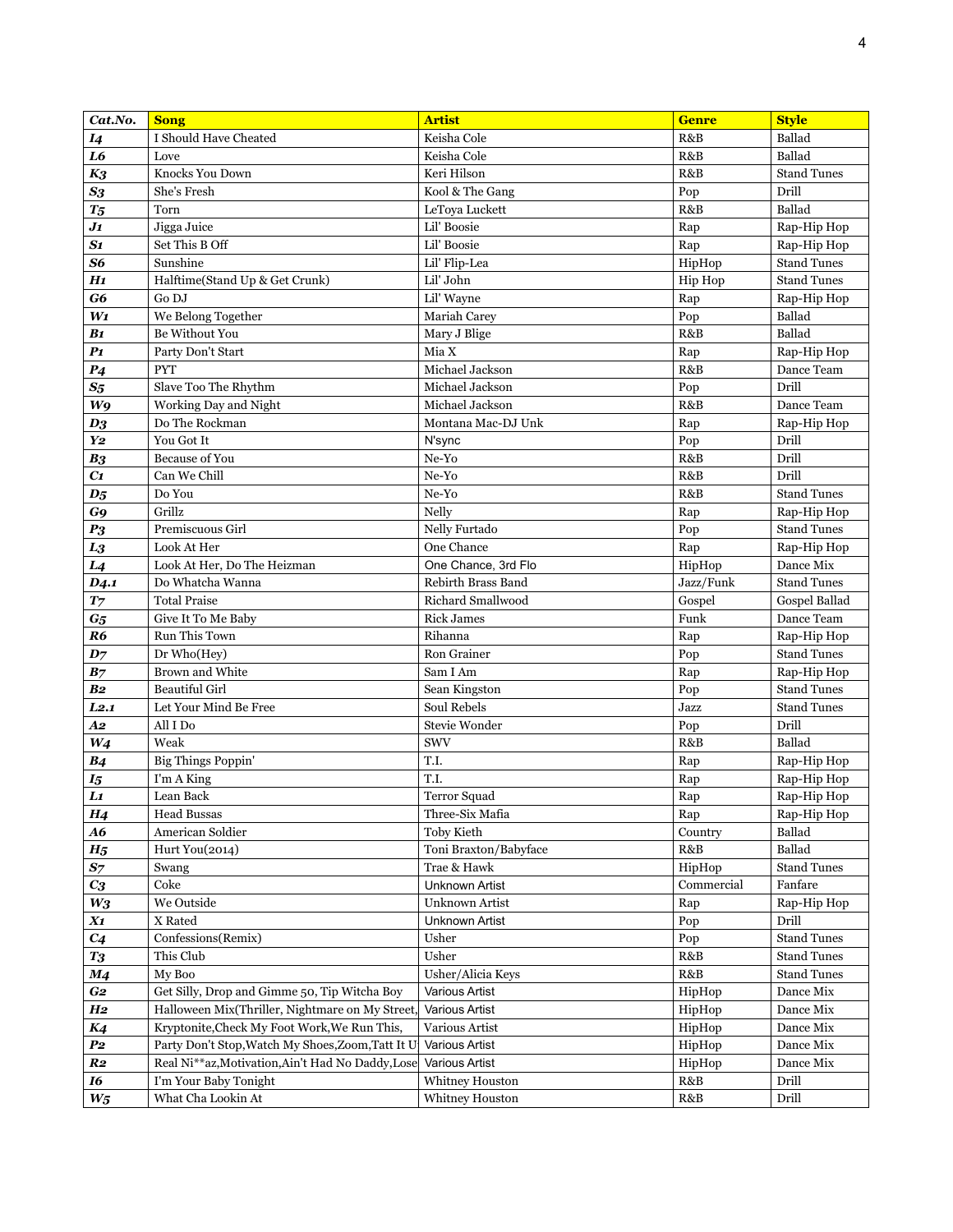| Cat.No.        | <b>Song</b>                                                              | <b>Artist</b>         | <b>Genre</b> | <b>Style</b> |
|----------------|--------------------------------------------------------------------------|-----------------------|--------------|--------------|
| W <sub>7</sub> | Who Can I Run to                                                         | Xscape                | R&B          | Ballad       |
| $A_{5}$        | Amazing                                                                  | <b>Young Jeezy</b>    | Rap          | Rap-Hip Hop  |
| $\bm{I1}$      | I Love It                                                                | <b>Young Jeezy</b>    | Rap          | Rap-Hip Hop  |
| $I_3$          | I Love It(Middle School)                                                 | <b>Young Jeezy</b>    | Rap          | Rap-Hip Hop  |
| I2             | I Love It-Stuntin Like My Daddy                                          | Young Jezzy/Lil Wayne | HipHop       | Dance Mix    |
| $\mathbf{D4}$  | Do Wa Ditty                                                              | Zapp                  | R&B          | Drill        |
| $C_{5}$        | Crank Mix(Tatt it Up, Aye Bay Bay, Spiderman, Superman, Crank That Yank) |                       | HipHop       | Dance Mix    |
|                |                                                                          |                       |              |              |
|                |                                                                          |                       |              |              |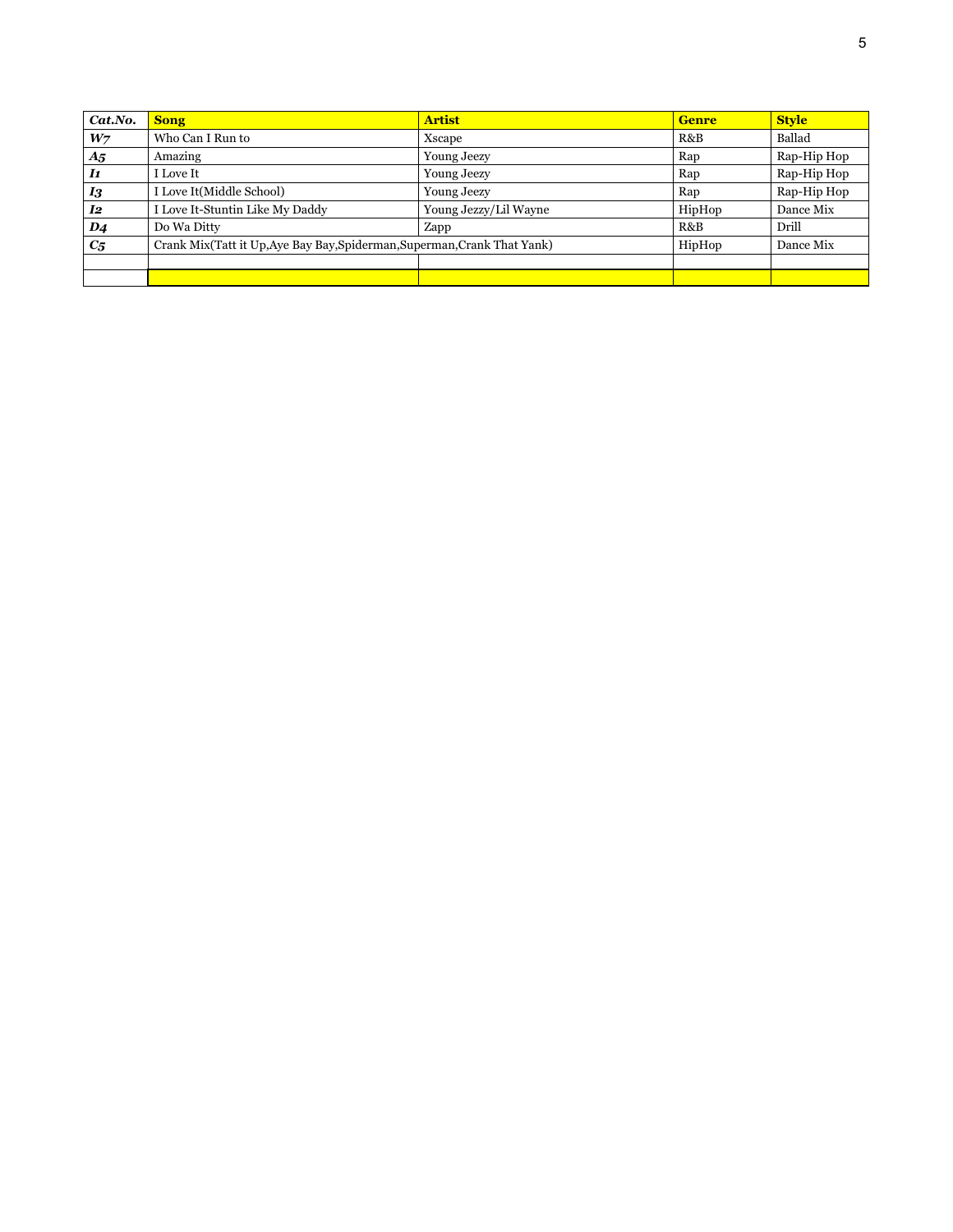| Cat.No.            | <b>Song</b>                                                              | <b>Artist</b>             | <b>Genre</b>                  | <b>Style</b>       |
|--------------------|--------------------------------------------------------------------------|---------------------------|-------------------------------|--------------------|
| $\bm{F1}$          | Fantasy-You Don't Want to Go War                                         | EWF-Rebirth               | <b>Brass Band</b>             | <b>Stand Tunes</b> |
| $C_3$              | Coke                                                                     | <b>Unknown Artist</b>     | Commercial                    | Fanfare            |
| A6                 | American Soldier                                                         | Toby Kieth                | Country                       | Ballad             |
| $G_5$              | Give It To Me Baby                                                       | <b>Rick James</b>         | Funk                          | Dance Team         |
| T <sub>7</sub>     | <b>Total Praise</b>                                                      | Richard Smallwood         | Gospel                        | Gospel Ballad      |
| H1                 | Halftime(Stand Up & Get Crunk)                                           | Lil' John                 | Hip Hop                       | <b>Stand Tunes</b> |
| $C_{5}$            | Crank Mix(Tatt it Up, Aye Bay Bay, Spiderman, Superman, Crank That Yank) |                           | HipHop                        | Dance Mix          |
| G <sub>2</sub>     | Get Silly, Drop and Gimme 50, Tip Witcha Boy                             | Various Artist            | HipHop                        | Dance Mix          |
| H <sub>2</sub>     | Halloween Mix(Thriller, Nightmare on My Street,                          | Various Artist            | HipHop                        | Dance Mix          |
| I <sub>2</sub>     | I Love It-Stuntin Like My Daddy                                          | Young Jezzy/Lil Wayne     | HipHop                        | Dance Mix          |
| K4                 | Kryptonite, Check My Foot Work, We Run This,                             | Various Artist            | HipHop                        | Dance Mix          |
| L <sub>4</sub>     | Look At Her, Do The Heizman                                              | One Chance, 3rd Flo       | HipHop                        | Dance Mix          |
| M <sub>3</sub>     | My Boo                                                                   | Ghost Town Djs            | HipHop                        | <b>Stand Tunes</b> |
| $P_{2}$            | Party Don't Stop, Watch My Shoes, Zoom, Tatt It U                        | Various Artist            | HipHop                        | Dance Mix          |
| R <sub>2</sub>     | Real Ni**az, Motivation, Ain't Had No Daddy, Lose                        | Various Artist            | HipHop                        | Dance Mix          |
| S6                 | Sunshine                                                                 | Lil' Flip-Lea             | HipHop                        | <b>Stand Tunes</b> |
| $S_7$              | Swang                                                                    | Trae & Hawk               | HipHop                        | <b>Stand Tunes</b> |
| L2.1               | Let Your Mind Be Free                                                    | Soul Rebels               | Jazz                          | <b>Stand Tunes</b> |
| D <sub>4</sub> .1  | Do Whatcha Wanna                                                         | <b>Rebirth Brass Band</b> | Jazz/Funk                     | <b>Stand Tunes</b> |
| $C_7$              | Cupid Shuffle                                                            | Cupid                     | Line Dance                    | <b>Stand Tunes</b> |
| A2                 | All I Do                                                                 | Stevie Wonder             | Pop                           | Drill              |
| $\boldsymbol{A8}$  | Apologize                                                                | Justin Timberlake         | Pop                           | <b>Stand Tunes</b> |
| B <sub>2</sub>     | <b>Beautiful Girl</b>                                                    | Sean Kingston             | Pop                           | <b>Stand Tunes</b> |
| C <sub>4</sub>     | Confessions(Remix)                                                       | Usher                     | Pop                           | <b>Stand Tunes</b> |
| C <sub>4.1</sub>   | Confident                                                                | Demi Lovato               | Pop                           | Drill              |
| C6                 | Crazy                                                                    | <b>Gnarles Barkley</b>    | Pop                           | <b>Stand Tunes</b> |
| D <sub>2</sub>     | Dead & Gone                                                              | Justin Timberlake         | Pop                           | <b>Stand Tunes</b> |
| $D_7$              | Dr Who(Hey)                                                              | Ron Grainer               | Pop                           | <b>Stand Tunes</b> |
| I7                 | If                                                                       | Janet Jackson             | Pop                           | Dance Team         |
| P <sub>3</sub>     | Premiscuous Girl                                                         | Nelly Furtado             | Pop                           | <b>Stand Tunes</b> |
| $S_{2}$            | Shawty Low                                                               | FloRida                   | Pop                           | <b>Stand Tunes</b> |
| $S_3$              | She's Fresh                                                              | Kool & The Gang           | Pop                           | Drill              |
| $S_5$              | Slave Too The Rhythm                                                     | Michael Jackson           | Pop                           | Drill              |
| T6                 | Torture                                                                  | Jacksons                  | Pop                           | Drill              |
| T8                 | Toxic                                                                    | <b>Brittney Spears</b>    | Pop                           | Drill              |
| $W_1$              | We Belong Together                                                       | Mariah Carey              | $\operatorname{\mathsf{Pop}}$ | Ballad             |
| X1                 | X Rated                                                                  | <b>Unknown Artist</b>     | Pop                           | Drill              |
| Y <sub>2</sub>     | You Got It                                                               | N'sync                    | Pop                           | Drill              |
| A1                 | Across 110th Street                                                      | <b>Bobby Womack</b>       | R&B                           | <b>Stand Tunes</b> |
| A <sub>4</sub>     | Am I Dreaming                                                            | Atlantic Starr            | R&B                           | Ballad             |
| B <sub>1</sub>     | Be Without You                                                           | Mary J Blige              | R&B                           | Ballad             |
| B <sub>3</sub>     | Because of You                                                           | $Ne-Yo$                   | R&B                           | Drill              |
| <b>B6</b>          | Boogie Wonderland                                                        | <b>EWF</b>                | R&B                           | Dance Team         |
| C1                 | Can We Chill                                                             | $Ne-Yo$                   | R&B                           | Drill              |
| $\mathbf{D1}$      | Dangerously In Love                                                      | Beyonce                   | R&B                           | <b>Stand Tunes</b> |
| $D_4$              | Do Wa Ditty                                                              | Zapp                      | R&B                           | Drill              |
| $\boldsymbol{D_5}$ | Do You                                                                   | $Ne-Yo$                   | R&B                           | <b>Stand Tunes</b> |
| D6                 | Don't Want To Lose Your Love                                             | <b>B</b> Angie B          | R&B                           | Dance Team         |
| $\bm{G8}$          | Got Me Good                                                              | Cierra                    | R&B                           | Drill              |
| H <sub>5</sub>     | Hurt You(2014)                                                           | Toni Braxton/Babyface     | R&B                           | Ballad             |
| <i>I4</i>          | I Should Have Cheated                                                    | Keisha Cole               | R&B                           | Ballad             |
| <b>16</b>          | I'm Your Baby Tonight                                                    | Whitney Houston           | R&B                           | Drill              |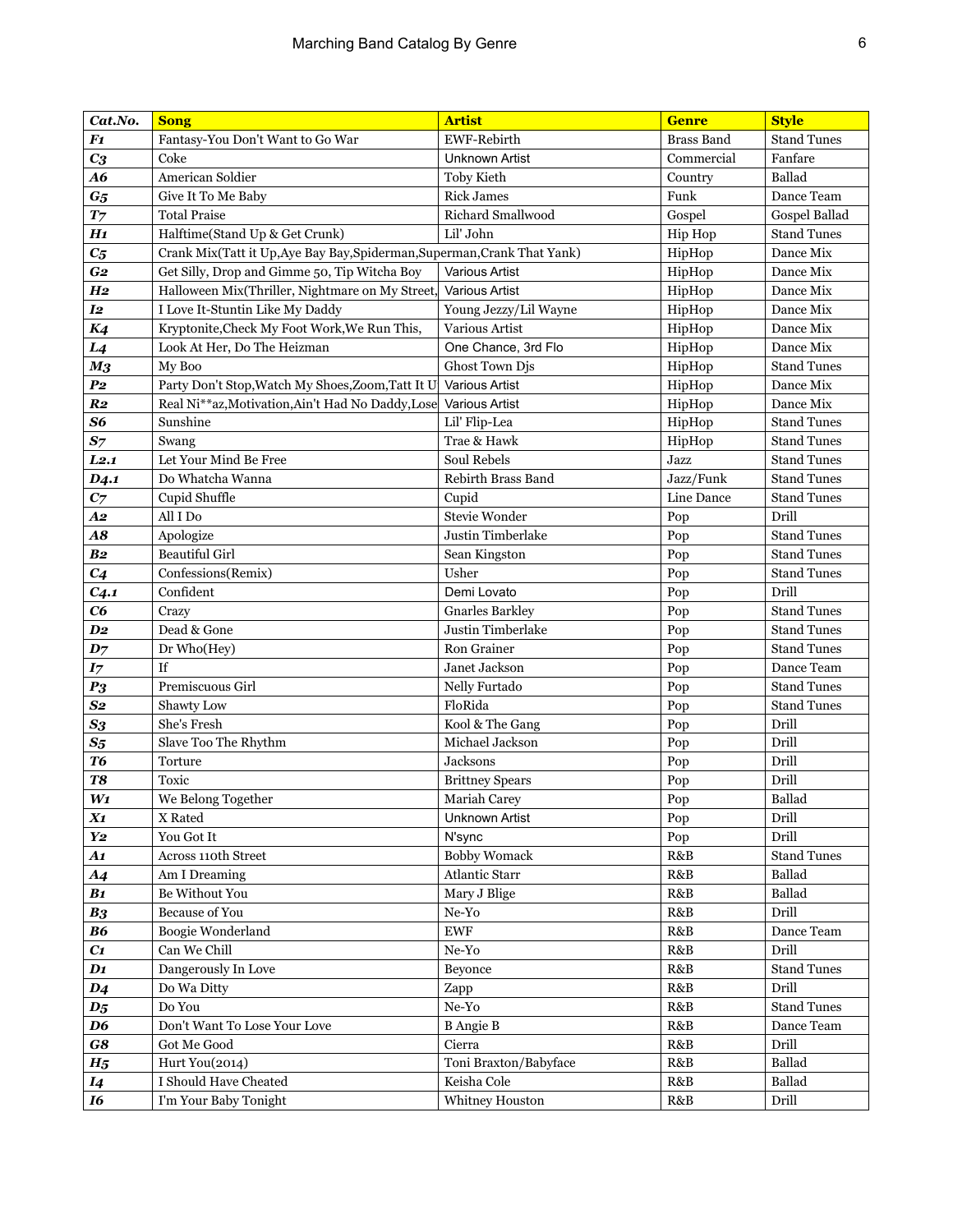| Cat.No.                    | <b>Song</b>                               | <b>Artist</b>         | <b>Genre</b> | <b>Style</b>       |
|----------------------------|-------------------------------------------|-----------------------|--------------|--------------------|
| <b>I8</b>                  | Irreplaceable                             | Beyonce               | R&B          | <b>Stand Tunes</b> |
| I9                         | It's So Hard To Say Goodbye(Instrumental) | Boys 2 Men            | R&B          | Ballad             |
| $K_3$                      | Knocks You Down                           | Keri Hilson           | R&B          | <b>Stand Tunes</b> |
| L <sub>2</sub>             | Let It Whip                               | Dazz Band             | R&B          | Dance Team         |
| $L_5$                      | Lose My Breath                            | Beyonce               | R&B          | Dance Team         |
| L6                         | Love                                      | Keisha Cole           | R&B          | Ballad             |
| M <sub>4</sub>             | My Boo                                    | Usher/Alicia Keys     | R&B          | <b>Stand Tunes</b> |
| $N_{1}$                    | Naughty Girl                              | Beyonce               | R&B          | <b>Stand Tunes</b> |
| $N_{2}$                    | No One                                    | Alicia Keys           | R&B          | <b>Stand Tunes</b> |
| $N_3$                      | No Supposed To Be Here                    | Deborah Cox           | R&B          | Ballad             |
| P <sub>4</sub>             | <b>PYT</b>                                | Michael Jackson       | R&B          | Dance Team         |
| R <sub>3</sub>             | Reasons                                   | <b>EWF</b>            | R&B          | Ballad             |
| $R_5$                      | Run It                                    | Chris Brown           | R&B          | Drill              |
| <b>S4</b>                  | Sideshow                                  | <b>Blue Magic</b>     | R&B          | Ballad             |
| T <sub>2</sub>             | This Christmas                            | Donny Hathaway        | R&B          | Drill              |
| <b>T3</b>                  | This Club                                 | Usher                 | R&B          | <b>Stand Tunes</b> |
| T <sub>4</sub>             | Through The Fire                          | Chaka Kahn            | R&B          | Ballad             |
| $T_5$                      | Torn                                      | LeToya Luckett        | R&B          | Ballad             |
| $U_1$                      | <b>Under Pressure</b>                     | Boys 2 Men            | R&B          | Drill              |
| U <sub>2</sub>             | Used To Love You                          | John Legend           | R&B          | <b>Stand Tunes</b> |
| W <sub>2</sub>             | We Can't Be Friends                       | Deborah Cox           | R&B          | Ballad             |
| $W_4$                      | Weak                                      | <b>SWV</b>            | R&B          | Ballad             |
| $W_5$                      | What Cha Lookin At                        | Whitney Houston       | R&B          | Drill              |
| W6                         | What's It Gonna Be                        | En Vogue              | R&B          | Ballad             |
| W <sub>7</sub>             | Who Can I Run to                          | Xscape                | R&B          | Ballad             |
| W8                         | Who Do I Turn To                          | <b>Chante Moore</b>   | R&B          | Drill              |
| W9                         | Working Day and Night                     | Michael Jackson       | R&B          | Dance Team         |
| G <sub>3</sub>             | Get Up                                    | Cierra                | R&B/HipHop   | Dance Team         |
| G <sub>4</sub>             | Get Up/Promise Remix                      | Cierra                | R&B/HipHop   | Dance Team         |
| G <sub>7</sub>             | Goodies                                   | Cierra                | R&B/HipHop   | <b>Stand Tunes</b> |
| $\boldsymbol{A3}$          | All I Do Is Win                           | DJ Khaled             | Rap          | Rap-Hip Hop        |
| A <sub>5</sub>             | Amazing                                   | Young Jeezy           | Rap          | Rap-Hip Hop        |
| A7                         | And Then What                             | <b>Big Tymers</b>     | Rap          | Rap-Hip Hop        |
| B <sub>4</sub>             | <b>Big Things Poppin'</b>                 | T.I.                  | Rap          | Rap-Hip Hop        |
| B <sub>5</sub>             | <b>Body Rock</b>                          | Chalie Boy            | Rap          | Rap-Hip Hop        |
| B <sub>7</sub>             | Brown and White                           | Sam I Am              | Rap          | Rap-Hip Hop        |
| C <sub>2</sub>             | Chain Hang Low                            | Jibbs                 | Rap          | Rap-Hip Hop        |
| $D_3$                      | Do The Rockman                            | Montana Mac-DJ Unk    | Rap          | Rap-Hip Hop        |
| G1                         | Gangsta B                                 | Apache                | Rap          | Rap-Hip Hop        |
| G6                         | Go DJ                                     | Lil' Wayne            | Rap          | Rap-Hip Hop        |
| G9                         | Grillz                                    | Nelly                 | Rap          | Rap-Hip Hop        |
| H <sub>3</sub>             | Hay                                       | Bones Thugs & Harmony | Rap          | Rap-Hip Hop        |
| H <sub>4</sub>             | <b>Head Bussas</b>                        | Three-Six Mafia       | Rap          | Rap-Hip Hop        |
| $\boldsymbol{\mathit{I1}}$ | I Love It                                 | Young Jeezy           | Rap          | Rap-Hip Hop        |
| $I_3$                      | I Love It(Middle School)                  | Young Jeezy           | Rap          | Rap-Hip Hop        |
| $I_5$                      | I'm A King                                | T.I.                  | Rap          | Rap-Hip Hop        |
| $\bm{J_1}$                 | Jigga Juice                               | Lil' Boosie           | Rap          | Rap-Hip Hop        |
| J2                         | Jiggalate                                 | Dro Man               | Rap          | Rap-Hip Hop        |
| K1                         | King Kong                                 | Jibbs                 | Rap          | Rap-Hip Hop        |
| K2                         | King Kong(Middle School)                  | Jibbs                 | Rap          | Rap-Hip Hop        |
| $\bm{L1}$                  | Lean Back                                 | Terror Squad          | Rap          | Rap-Hip Hop        |
| $L_3$                      | Look At Her                               | One Chance            | Rap          | Rap-Hip Hop        |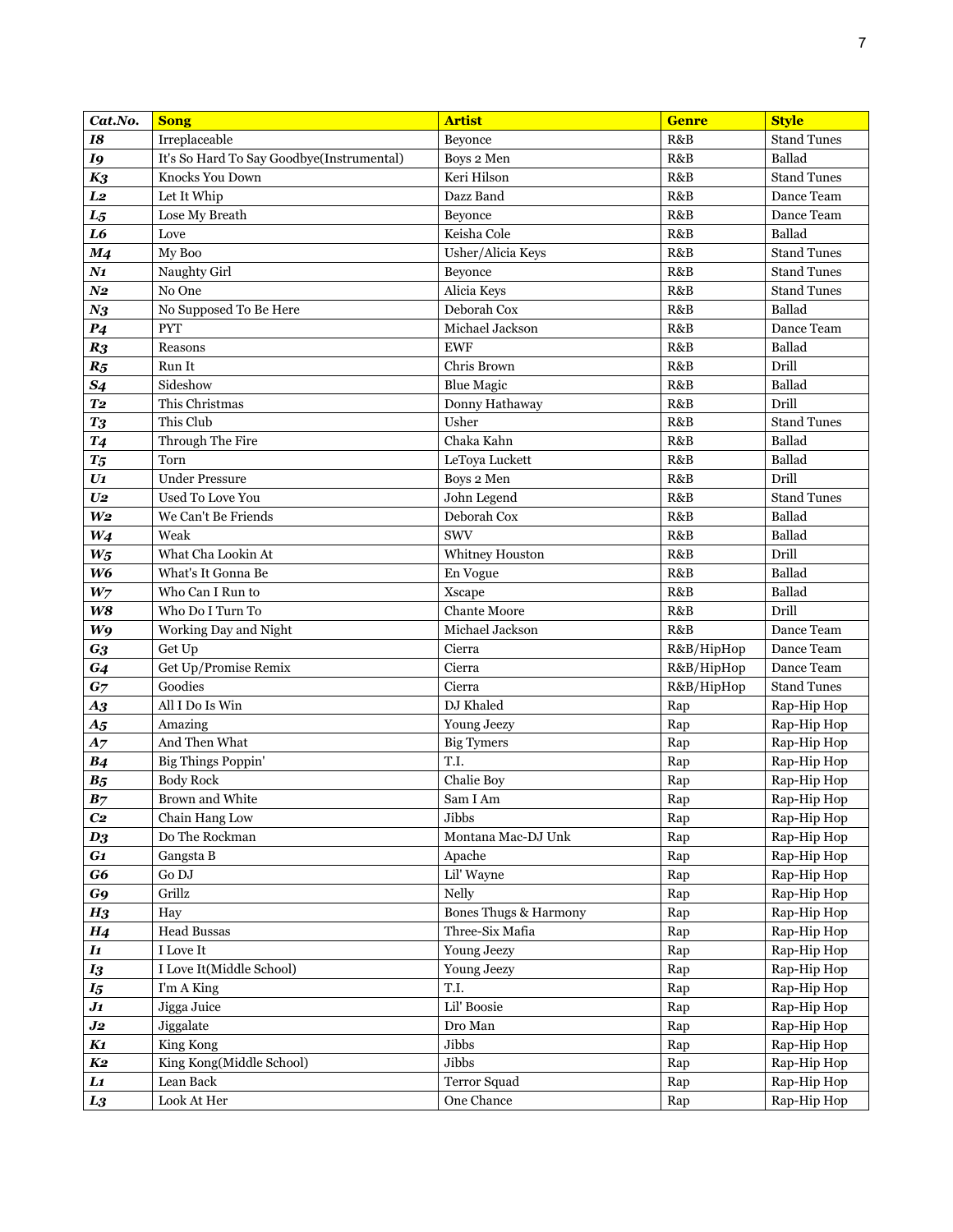| Cat.No.         | <b>Song</b>              | <b>Artist</b>            | <b>Genre</b> | <b>Style</b> |
|-----------------|--------------------------|--------------------------|--------------|--------------|
| M1              | Make Em Mad              | <b>Chopper City Boyz</b> | Rap          | Rap-Hip Hop  |
| M2              | Make It Rain             | Fat Joe-Lil Wayne        | Rap          | Rap-Hip Hop  |
| N <sub>4</sub>  | Nolia Clap               | Big Tymers               | Rap          | Rap-Hip Hop  |
| $\bm{P1}$       | Party Don't Start        | Mia X                    | Rap          | Rap-Hip Hop  |
| $\mathbf{R1}$   | Real Big                 | Big Tymers               | Rap          | Rap-Hip Hop  |
| R <sub>4</sub>  | Ridin Rim                | DFB                      | Rap          | Rap-Hip Hop  |
| R6              | Run This Town            | Rihanna                  | Rap          | Rap-Hip Hop  |
| S1              | Set This B Off           | Lil' Boosie              | Rap          | Rap-Hip Hop  |
| T1              | The Show                 | Dougie Fresh             | Rap          | Rap-Hip Hop  |
| T <sub>10</sub> | Turn It Up               | Chamillionaire           | Rap          | Rap-Hip Hop  |
| T9              | <b>Trapp Star</b>        | Jeezy                    | Rap          | Rap-Hip Hop  |
| $W_3$           | We Outside               | Unknown Artist           | Rap          | Rap-Hip Hop  |
| Y1              | You Give Love A Bad Name | Bon Jovi                 | Rock         | Drill        |
|                 |                          |                          |              |              |
|                 |                          |                          |              |              |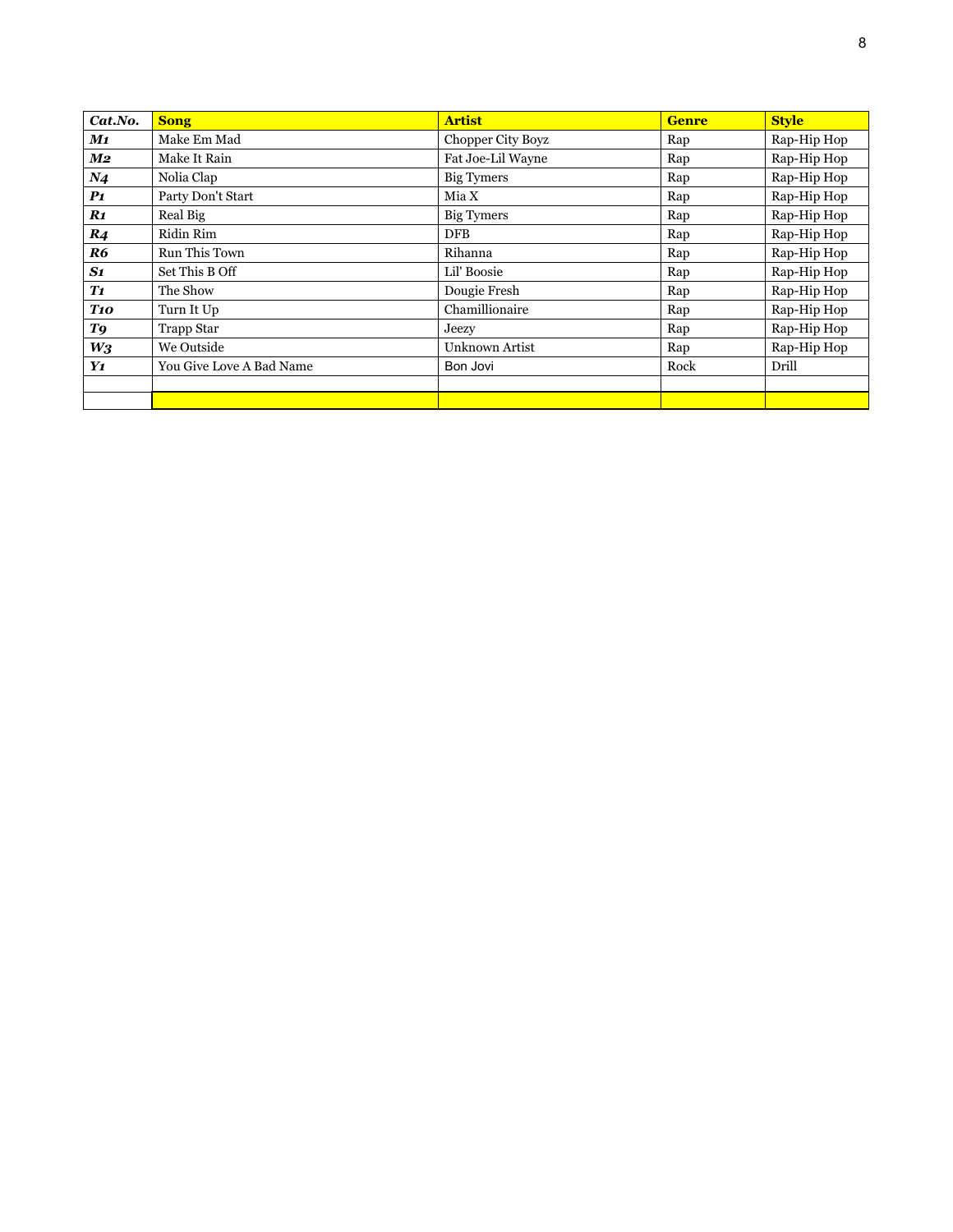| Cat.No.            | <b>Song</b>                                                              | <b>Artist</b>                      | <b>Genre</b> | <b>Style</b>   |
|--------------------|--------------------------------------------------------------------------|------------------------------------|--------------|----------------|
| A <sub>4</sub>     | Am I Dreaming                                                            | <b>Atlantic Starr</b>              | R&B          | Ballad         |
| A6                 | American Soldier                                                         | <b>Toby Kieth</b>                  | Country      | Ballad         |
| B1                 | Be Without You                                                           | Mary J Blige                       | R&B          | Ballad         |
| H <sub>5</sub>     | Hurt You(2014)                                                           | Toni Braxton/Babyface              | R&B          | Ballad         |
| <i>I4</i>          | I Should Have Cheated                                                    | Keisha Cole                        | R&B          | Ballad         |
| I9                 | It's So Hard To Say Goodbye(Instrumental)                                | Boys 2 Men                         | R&B          | Ballad         |
| $\bf{L6}$          | Love                                                                     | Keisha Cole                        | R&B          | Ballad         |
| $N_3$              | No Supposed To Be Here                                                   | Deborah Cox                        | R&B          | Ballad         |
| R <sub>3</sub>     | Reasons                                                                  | <b>EWF</b>                         | R&B          | Ballad         |
| S <sub>4</sub>     | Sideshow                                                                 | <b>Blue Magic</b>                  | R&B          | Ballad         |
| <b>T4</b>          | Through The Fire                                                         | Chaka Kahn                         | R&B          | Ballad         |
| $T_5$              | Torn                                                                     | LeToya Luckett                     | R&B          | Ballad         |
| $W_1$              | We Belong Together                                                       | <b>Mariah Carey</b>                | Pop          | Ballad         |
| W <sub>2</sub>     | We Can't Be Friends                                                      | Deborah Cox                        | R&B          | Ballad         |
| $W_4$              | Weak                                                                     | <b>SWV</b>                         | R&B          | Ballad         |
| W <sub>6</sub>     | What's It Gonna Be                                                       | En Vogue                           | R&B          | Ballad         |
| W <sub>7</sub>     | Who Can I Run to                                                         | Xscape                             | R&B          | Ballad         |
| $C_{5}$            | Crank Mix(Tatt it Up, Aye Bay Bay, Spiderman, Superman, Crank That Yank) |                                    | HipHop       | Dance Mix      |
| G <sub>2</sub>     | Get Silly, Drop and Gimme 50, Tip Witcha Boy                             | <b>Various Artist</b>              | HipHop       | Dance Mix      |
| H <sub>2</sub>     | Halloween Mix(Thriller, Nightmare on My Street,                          | <b>Various Artist</b>              | HipHop       | Dance Mix      |
| I <sub>2</sub>     | I Love It-Stuntin Like My Daddy                                          | Young Jezzy/Lil Wayne              | HipHop       | Dance Mix      |
| K4                 | Kryptonite, Check My Foot Work, We Run This,                             | Various Artist                     | HipHop       | Dance Mix      |
| L <sub>4</sub>     | Look At Her, Do The Heizman                                              | One Chance, 3rd Flo                | HipHop       | Dance Mix      |
| P <sub>2</sub>     | Party Don't Stop, Watch My Shoes, Zoom, Tatt It U                        | <b>Various Artist</b>              | HipHop       | Dance Mix      |
| R <sub>2</sub>     | Real Ni**az, Motivation, Ain't Had No Daddy, Lose                        | <b>Various Artist</b>              | HipHop       | Dance Mix      |
| <b>B6</b>          | Boogie Wonderland                                                        | <b>EWF</b>                         | R&B          | Dance Team     |
| D <sub>6</sub>     | Don't Want To Lose Your Love                                             | <b>B</b> Angie B                   | R&B          | Dance Team     |
| $G_3$              | Get Up                                                                   | Cierra                             | R&B/HipHop   | Dance Team     |
| G <sub>4</sub>     | Get Up/Promise Remix                                                     | Cierra                             | R&B/HipHop   | Dance Team     |
| $G_5$              | Give It To Me Baby                                                       | <b>Rick James</b>                  | Funk         | Dance Team     |
| I7                 | If                                                                       | Janet Jackson                      | Pop          | Dance Team     |
| L <sub>2</sub>     | Let It Whip                                                              | Dazz Band                          | R&B          | Dance Team     |
| $L_5$              | Lose My Breath                                                           | Beyonce                            | R&B          | Dance Team     |
| P <sub>4</sub>     | <b>PYT</b>                                                               | Michael Jackson                    | R&B          | Dance Team     |
| W9                 | Working Day and Night                                                    | Michael Jackson                    | R&B          | Dance Team     |
| A2                 | All I Do                                                                 | <b>Stevie Wonder</b>               | Pop          | Drill          |
| B <sub>3</sub>     | <b>Because of You</b>                                                    | $Ne-Yo$                            | R&B          | Drill          |
| C1                 | Can We Chill                                                             | Ne-Yo                              | R&B          | Drill          |
| C <sub>4.1</sub>   | Confident                                                                | Demi Lovato                        | Pop          | Drill          |
| $\boldsymbol{D_4}$ | Do Wa Ditty                                                              | Zapp                               | R&B          | Drill          |
| G8                 | Got Me Good                                                              | Cierra                             | R&B          | Drill          |
| 16                 | I'm Your Baby Tonight                                                    | Whitney Houston                    | R&B          | Drill          |
| $R_5$              | Run It                                                                   | Chris Brown                        | R&B          | Drill          |
| $\boldsymbol{S3}$  | She's Fresh                                                              | Kool & The Gang<br>Michael Jackson | Pop          | Drill          |
| $\mathcal{S}5$     | Slave Too The Rhythm<br>This Christmas                                   |                                    | Pop          | Drill          |
| <b>T2</b>          |                                                                          | Donny Hathaway                     | R&B          | Drill          |
| <b>T6</b>          | Torture                                                                  | Jacksons                           | Pop          | Drill          |
| <b>T8</b>          | Toxic                                                                    | <b>Brittney Spears</b>             | Pop          | Drill          |
| $U$ 1              | <b>Under Pressure</b>                                                    | Boys 2 Men                         | R&B          | Drill<br>Drill |
| $W_5$              | What Cha Lookin At                                                       | Whitney Houston                    | R&B          |                |
| $\boldsymbol{W8}$  | Who Do I Turn To                                                         | <b>Chante Moore</b>                | R&B          | Drill          |
| X1                 | X Rated                                                                  | Unknown Artist                     | Pop          | Drill          |
| Y1                 | You Give Love A Bad Name                                                 | Bon Jovi                           | Rock         | Drill          |
| Y <sub>2</sub>     | You Got It                                                               | N'sync                             | Pop          | Drill          |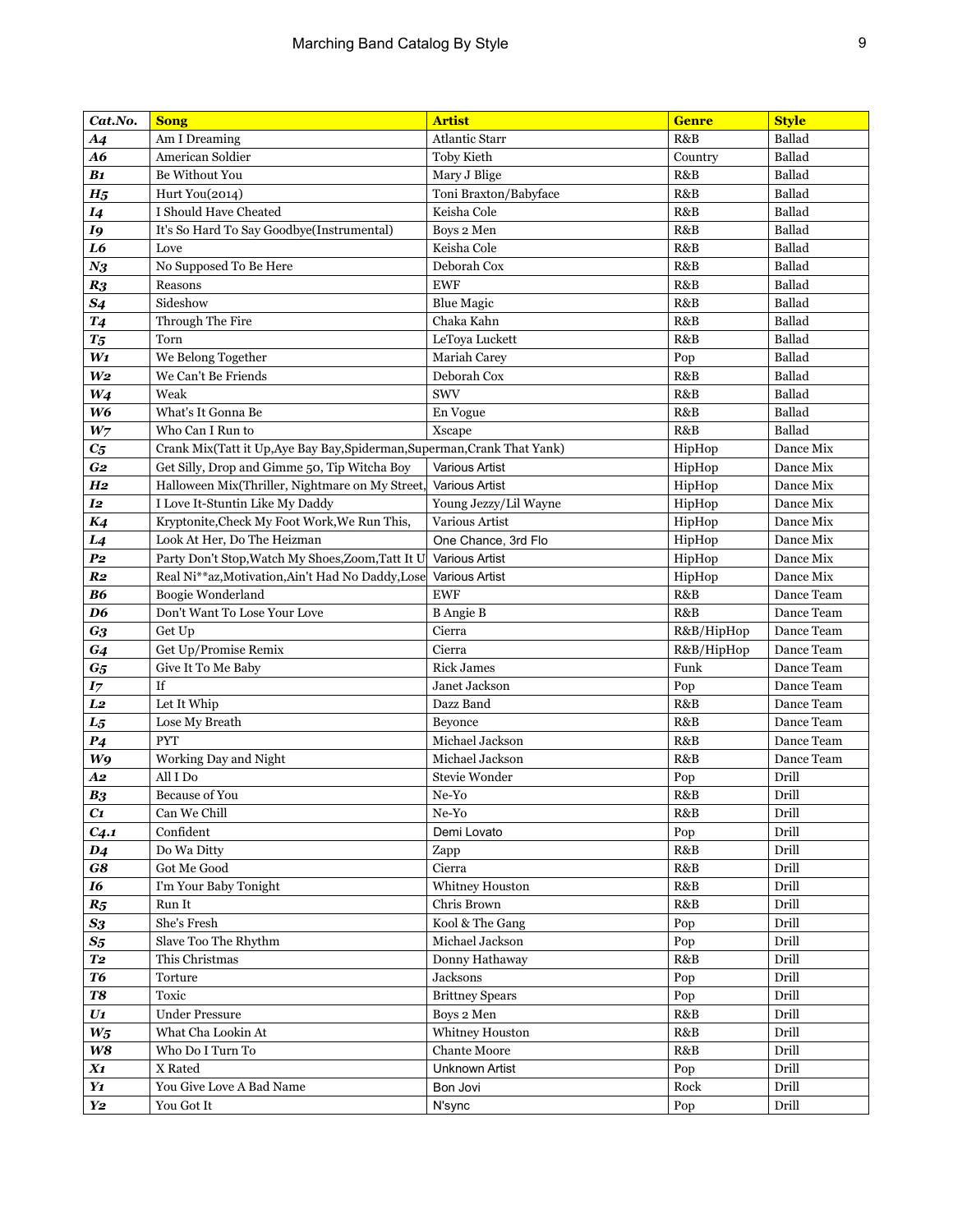| Cat.No.                     | <b>Song</b>                      | <b>Artist</b>                   | <b>Genre</b>      | <b>Style</b>               |
|-----------------------------|----------------------------------|---------------------------------|-------------------|----------------------------|
| $C_3$                       | Coke                             | <b>Unknown Artist</b>           | Commercial        | Fanfare                    |
| $\boldsymbol{T}$            | <b>Total Praise</b>              | <b>Richard Smallwood</b>        | Gospel            | Gospel Ballad              |
| $\boldsymbol{A3}$           | All I Do Is Win                  | DJ Khaled                       | Rap               | Rap-Hip Hop                |
| A <sub>5</sub>              | Amazing                          | Young Jeezy                     | Rap               | Rap-Hip Hop                |
| A7                          | And Then What                    | <b>Big Tymers</b>               | Rap               | Rap-Hip Hop                |
| <b>B4</b>                   | <b>Big Things Poppin'</b>        | T.I.                            | Rap               | Rap-Hip Hop                |
| B <sub>5</sub>              | <b>Body Rock</b>                 | Chalie Boy                      | Rap               | Rap-Hip Hop                |
| B <sub>7</sub>              | Brown and White                  | Sam I Am                        | Rap               | Rap-Hip Hop                |
| C <sub>2</sub>              | Chain Hang Low                   | Jibbs                           | Rap               | Rap-Hip Hop                |
| $\boldsymbol{D3}$           | Do The Rockman                   | Montana Mac-DJ Unk              | Rap               | Rap-Hip Hop                |
| G1                          | Gangsta B                        | Apache                          | Rap               | Rap-Hip Hop                |
| G6                          | Go DJ                            | Lil' Wayne                      | Rap               | Rap-Hip Hop                |
| G9                          | Grillz                           | Nelly                           | Rap               | Rap-Hip Hop                |
| H <sub>3</sub>              | Hay                              | Bones Thugs & Harmony           | Rap               | Rap-Hip Hop                |
| H <sub>4</sub>              | <b>Head Bussas</b>               | Three-Six Mafia                 | Rap               | Rap-Hip Hop                |
| $\bm{I1}$                   | I Love It                        | <b>Young Jeezy</b>              | Rap               | Rap-Hip Hop                |
| $I_3$                       | I Love It(Middle School)         | Young Jeezy                     | Rap               | Rap-Hip Hop                |
| $I_5$                       | I'm A King                       | T.I.                            | Rap               | Rap-Hip Hop                |
| $J_1$                       | Jigga Juice                      | Lil' Boosie                     | Rap               | Rap-Hip Hop                |
| $\boldsymbol{J2}$           | Jiggalate                        | Dro Man                         | Rap               | Rap-Hip Hop                |
| K1                          | King Kong                        | Jibbs                           | Rap               | Rap-Hip Hop                |
| K2                          | King Kong(Middle School)         | Jibbs                           | Rap               | Rap-Hip Hop                |
| $\bm{L1}$                   | Lean Back                        | Terror Squad                    | Rap               | Rap-Hip Hop                |
| $L_{3}$                     | Look At Her                      | One Chance                      | Rap               | Rap-Hip Hop                |
| M1                          | Make Em Mad                      | Chopper City Boyz               | Rap               | Rap-Hip Hop                |
| M <sub>2</sub>              | Make It Rain                     | Fat Joe-Lil Wayne               | Rap               | Rap-Hip Hop                |
| N <sub>4</sub>              | Nolia Clap                       | <b>Big Tymers</b>               | Rap               | Rap-Hip Hop                |
| P <sub>1</sub><br>R1        | Party Don't Start                | Mia X                           | Rap               | Rap-Hip Hop                |
|                             | Real Big<br>Ridin Rim            | <b>Big Tymers</b><br><b>DFB</b> | Rap               | Rap-Hip Hop                |
| R <sub>4</sub><br><b>R6</b> | Run This Town                    | Rihanna                         | Rap<br>Rap        | Rap-Hip Hop<br>Rap-Hip Hop |
| S1                          | Set This B Off                   | Lil' Boosie                     | Rap               | Rap-Hip Hop                |
| T1                          | The Show                         | Dougie Fresh                    | Rap               | Rap-Hip Hop                |
| T <sub>10</sub>             | Turn It Up                       | Chamillionaire                  | Rap               | Rap-Hip Hop                |
| T9                          | <b>Trapp Star</b>                | Jeezy                           | Rap               | Rap-Hip Hop                |
| $W_3$                       | We Outside                       | Unknown Artist                  | Rap               | Rap-Hip Hop                |
| $\boldsymbol{A1}$           | <b>Across 110th Street</b>       | <b>Bobby Womack</b>             | R&B               | <b>Stand Tunes</b>         |
| <b>A8</b>                   | Apologize                        | Justin Timberlake               | Pop               | <b>Stand Tunes</b>         |
| B <sub>2</sub>              | <b>Beautiful Girl</b>            | Sean Kingston                   | Pop               | <b>Stand Tunes</b>         |
| C <sub>4</sub>              | Confessions(Remix)               | Usher                           | Pop               | <b>Stand Tunes</b>         |
| C6                          | Crazy                            | <b>Gnarles Barkley</b>          | Pop               | <b>Stand Tunes</b>         |
| $\mathbf{C} \mathbf{7}$     | Cupid Shuffle                    | Cupid                           | Line Dance        | <b>Stand Tunes</b>         |
| $\mathbf{D1}$               | Dangerously In Love              | Beyonce                         | R&B               | <b>Stand Tunes</b>         |
| $\bm{D2}$                   | Dead & Gone                      | Justin Timberlake               | Pop               | <b>Stand Tunes</b>         |
| D <sub>4.1</sub>            | Do Whatcha Wanna                 | Rebirth Brass Band              | Jazz/Funk         | <b>Stand Tunes</b>         |
| $\boldsymbol{D_5}$          | Do You                           | Ne-Yo                           | R&B               | <b>Stand Tunes</b>         |
| $\bm{D7}$                   | Dr Who(Hey)                      | Ron Grainer                     | Pop               | <b>Stand Tunes</b>         |
| $\boldsymbol{F1}$           | Fantasy-You Don't Want to Go War | <b>EWF-Rebirth</b>              | <b>Brass Band</b> | <b>Stand Tunes</b>         |
| G <sub>7</sub>              | Goodies                          | Cierra                          | R&B/HipHop        | <b>Stand Tunes</b>         |
| H1                          | Halftime(Stand Up & Get Crunk)   | Lil' John                       | Hip Hop           | <b>Stand Tunes</b>         |
| 18                          | Irreplaceable                    | Beyonce                         | R&B               | <b>Stand Tunes</b>         |
| $K_3$                       | Knocks You Down                  | Keri Hilson                     | R&B               | <b>Stand Tunes</b>         |
| L2.1                        | Let Your Mind Be Free            | Soul Rebels                     | Jazz              | <b>Stand Tunes</b>         |
| $\boldsymbol{M_3}$          | My Boo                           | Ghost Town Djs                  | HipHop            | <b>Stand Tunes</b>         |